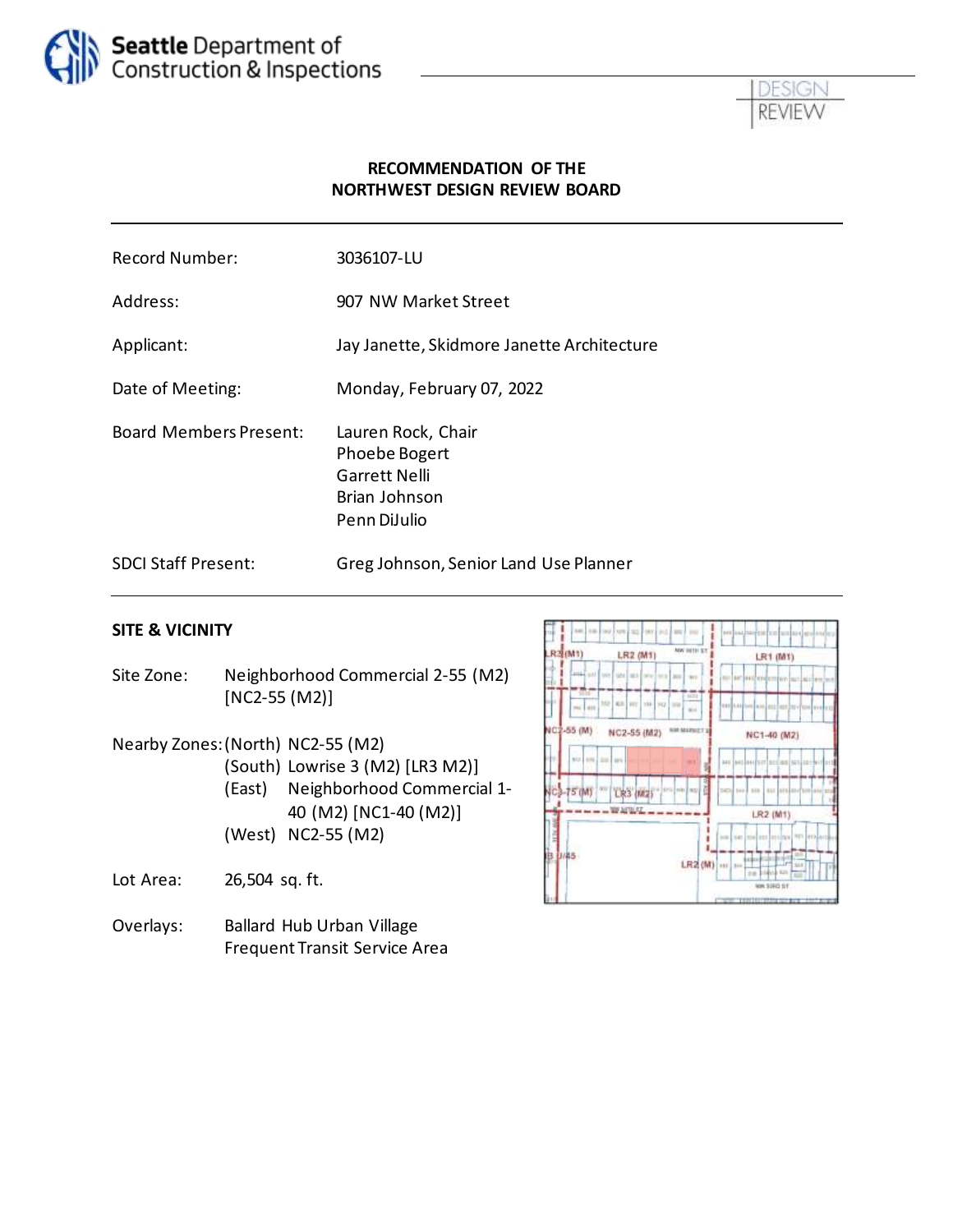### **Current Development:**

The subject site is comprised of five existing tax parcels currently developed with five singlefamily residences. The site slopes downward approximately eight feet from northeast to southwest.

#### **Surrounding Development and Neighborhood Character:**

The subject site is located at the southwest corner of 9<sup>th</sup> Ave NW and NW Market St in the Ballard Hub Urban Village. Residences are adjacent on all sides. The block face containing the site and surrounding block faces to the north, east, and west were zoned for single-family residential development prior to a city-wide rezone in April 2019 of land within urban villages. Due to this rezone, much of the surrounding area is now zoned for multi-family development with limited commercial uses primarily along NW Market St. Development one block to the west is commercial and multi-family residential in character due to its zoning that existed prior to the April 2019 citywide rezone. New development, primarily multi-family residential, is proposed on surrounding lots, including adjacent lots to the east, south, and west of the site . Mature street trees and patchwork landscaping soften the transition between the residential and commercial areas at the streetscape level.

Beyond the immediate vicinity, the site is three blocks to the east of the primary mixed-use intersection of NW Market St. and  $15<sup>th</sup>$  Avenue NW. New development around that intersection generally has heights of 4-6 stories with relatively large massing bays and defined podiums. Development assumes a smaller residential scale with more secondary architectural features closer to the project site. An industrial area occupies the blocks to the southwest.

#### **Access:**

Vehicular access is proposed from 9<sup>th</sup> Ave NW. Pedestrian access is proposed from NW Market St.

# **Environmentally Critical Areas:**

No mapped environmentally critical areas are located on the subject site.

#### **PROJECT DESCRIPTION**

Land Use Application to allow a 5-story, 228-unit apartment building. No parking proposed. Existing buildings to be demolished. Early Design Guidance Review conducted under 3036687- EG.

The design packet includes information presented at the meeting, and is available online by entering the record number at this website: <http://www.seattle.gov/DPD/aboutus/news/events/DesignReview/SearchPastReviews/default.aspx>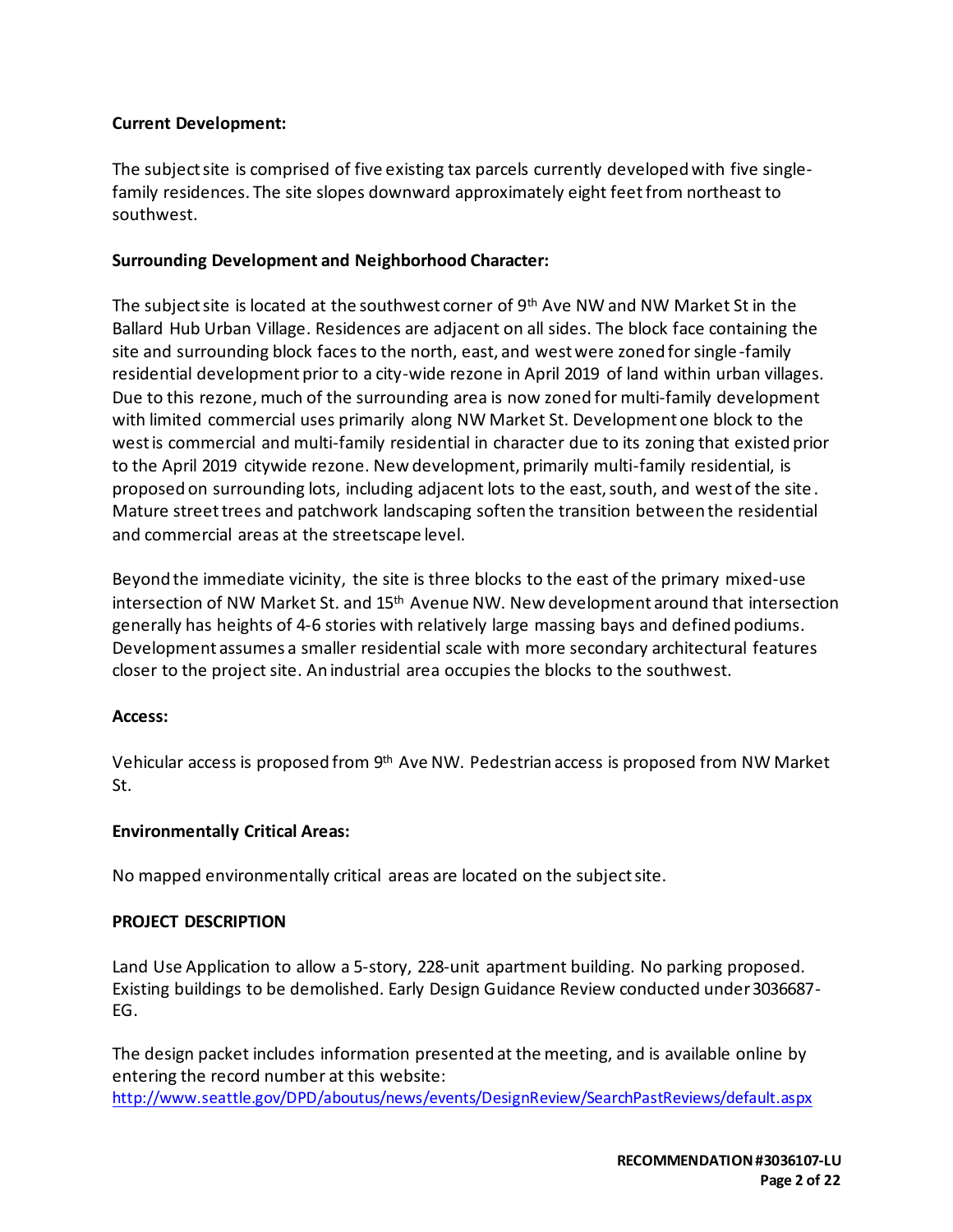Any recording of the Board meeting is available in the project file. This meeting report summarizes the meeting and is not a meeting transcript.

The packet is also available to view in the file, by contacting the Public Resource Center at SDCI:

**Mailing Public Resource Center**

**Address:** 700 Fifth Ave., Suite 2000 P.O. Box 34019 Seattle, WA 98124-4019

**Email:** [PRC@seattle.gov](mailto:PRC@seattle.gov)

# **FIRST EARLY DESIGN GUIDANCE October 19, 2020**

### **PUBLIC COMMENT**

No public comments were offered at the public meeting.

SDCI staff received the following design related comment prior to the meeting:

• Concerned about the relatively tall height of the proposed building.

SDCI received non-design related comments concerning parking.

The Seattle Department of Transportation offered the following comments:

- **Frontages.** Because the project site is in an Urban Village, standards require a 6" curb, minimum 5.5' planting strip with street trees, and minimum 6' sidewalk on both street frontages. SDOT encourages wider sidewalks on NW Market St. SDOT encourages the project to send landscape plans to SDOT Urban Forestry.
- **Curb ramps.** ADA-compliant curb ramps are required at the northeast project corner, one crossing NW Market St and one crossing 9th Ave NW. Across from any new project curb ramps, receiving/companion ramps must exist and meet companion ramp standards or be replaced to current standards. Depending on construction within corner areas, additional ADA improvements may be required per the Right of Way Opening and Restoration Rules (ROWORR) A receiving ramp is also required on the north side of NW Market St.
- **Solid Waste.** SDOT encourages the project to work with SPU solid waste to obtain approval for storage, staging, and collection. SDOT agrees that 9th Ave NW is the appropriate location for this function. If the property is seeking to use a waste access ramp on 9th Ave NW, SDOT must specifically approve this feature per 23.54.040.J.

One purpose of the design review process is for the Board and City to receive comments from the public that help to identify feedback and concerns about the site and design concept, identify applicable Seattle Design Guidelines and Neighborhood Design Guidelines of highest priority to the site and explore conceptual design, siting alternatives and eventual architectural design. Concerns with off-street parking, traffic and construction impacts are reviewed as part of the environmental review conducted by SDCI and are not part of this review. Concerns with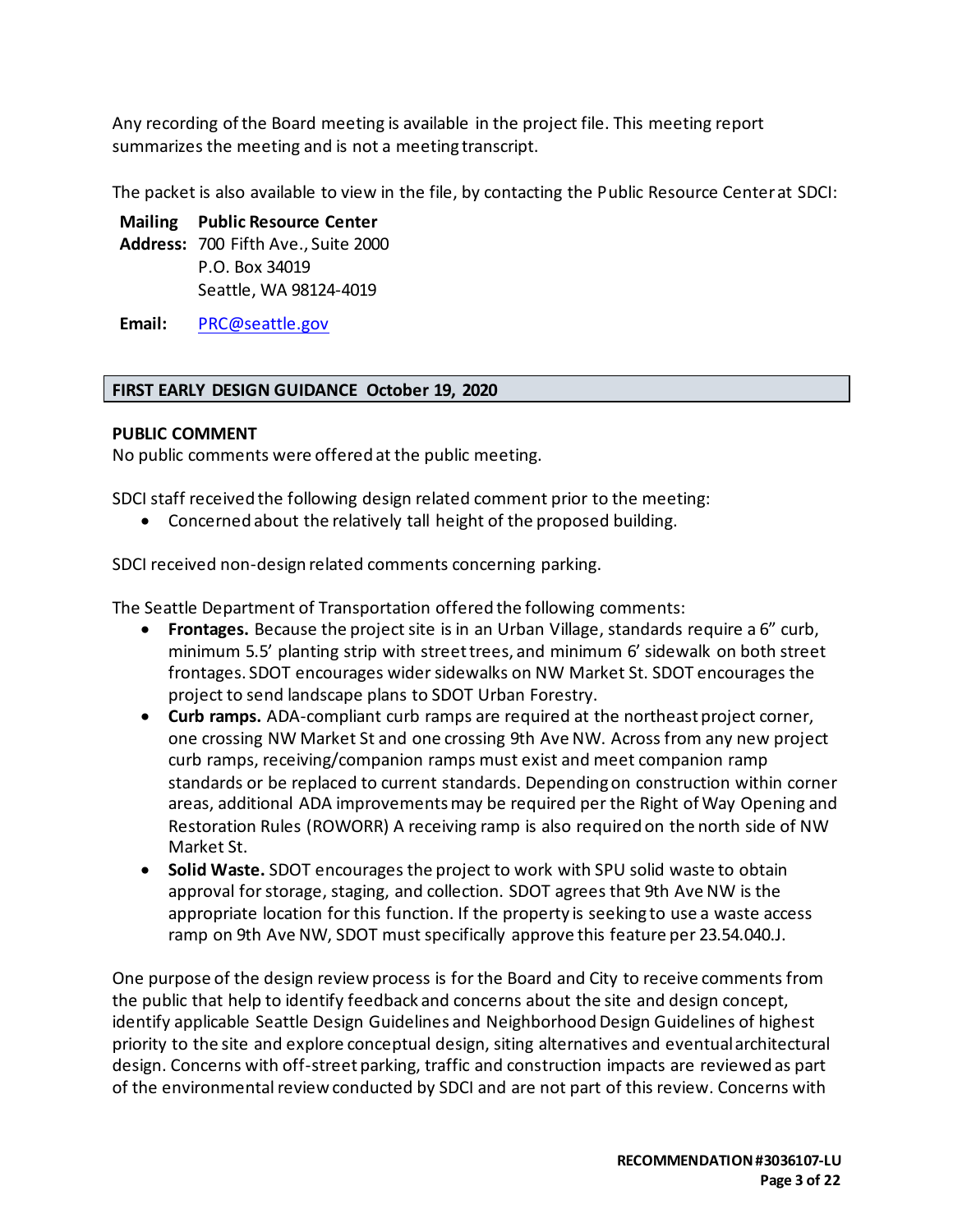building height calculations and bicycle storage standards are addressed under the City's zoning code and are not part of this review.

All public comments submitted in writing for this project can be viewed using the following link and entering the record number 3036687-EG:<http://web6.seattle.gov/dpd/edms/>

### **PRIORITIES & BOARD RECOMMENDATIONS**

After visiting the site, considering the analysis of the site and context provided by the proponents, and hearing public comment, the Design Review Board members provided the following siting and design guidance.

### **1. Massing Options and Design Concept:**

- a. The Board preferred Option A due to its conceptual strengths, including modulation of the NW Market St. façade, a two-story podium expression that relates to pedestrian scale, and the intent for courtyards along the south side of the building to address the transition in zoning and existing building sizes to the south. (CS3-A-4. Evolving Neighborhoods, DC2-D-1. Human Scale)
- b. The Board considered Options B and C to be too massive with insufficient massing articulation. (CS3-A-4. Evolving Neighborhoods, DC2-A-2. Reducing Perceived Mass, DC2-B-1. Façade Composition)
- c. The Board identified the existing street trees along the NW Market St. frontage as important site characteristics and emphasized the need to relate the modulation of the NW Market St. façade to the tree locations and the varying canopy depths their along the street frontage. (CS1-D-1. On-Site Features, CS2-D-2. Existing Site Features, DC4-D. Trees, Landscape, and Hardscape Materials)
- d. The Board emphasized that the next packet should include more context in the packet images of the proposed development, including existing and proposed development, to show the relationship of the proposal to context (CS2-A-2. Architectural Presence, CS2-D-1. Existing Development and Zoning).
- e. The Board expressed preference for a two-story podium due to its ability to physically reference the design of the proposed building to the west and to provide a pedestrian scale façade design along the street frontages(CS2-D-1. Existing Development and Zoning, CS3-A-4. Evolving Neighborhoods, PL3-B-2. Ground-level Residential, DC2-D-1. Human Scale).

#### **2. Streetscape Activation**:

- a. The Board expressed concern about the scale of the podium design in the northeast corner of the site, stating that conceptual structural expression is more similar to a commercial design and is not compatible to the smaller-scale residential context surrounding the site. The Board emphasized that the corner podium design should be altered to reduce the scale of the podium expression. (CS2-C-1. Corner Sites, DC2- D-1. Human Scale, DC4-A-1. Exterior Finish Materials).
- b. The Board requested the examination of a massing design similar to Option A, but with a residential lobby near the middle of the NW Market St. façade and residential units at the corner of NW Market St. and 9<sup>th</sup> Avenue NW, stating that a center lobby location could have several benefits, including: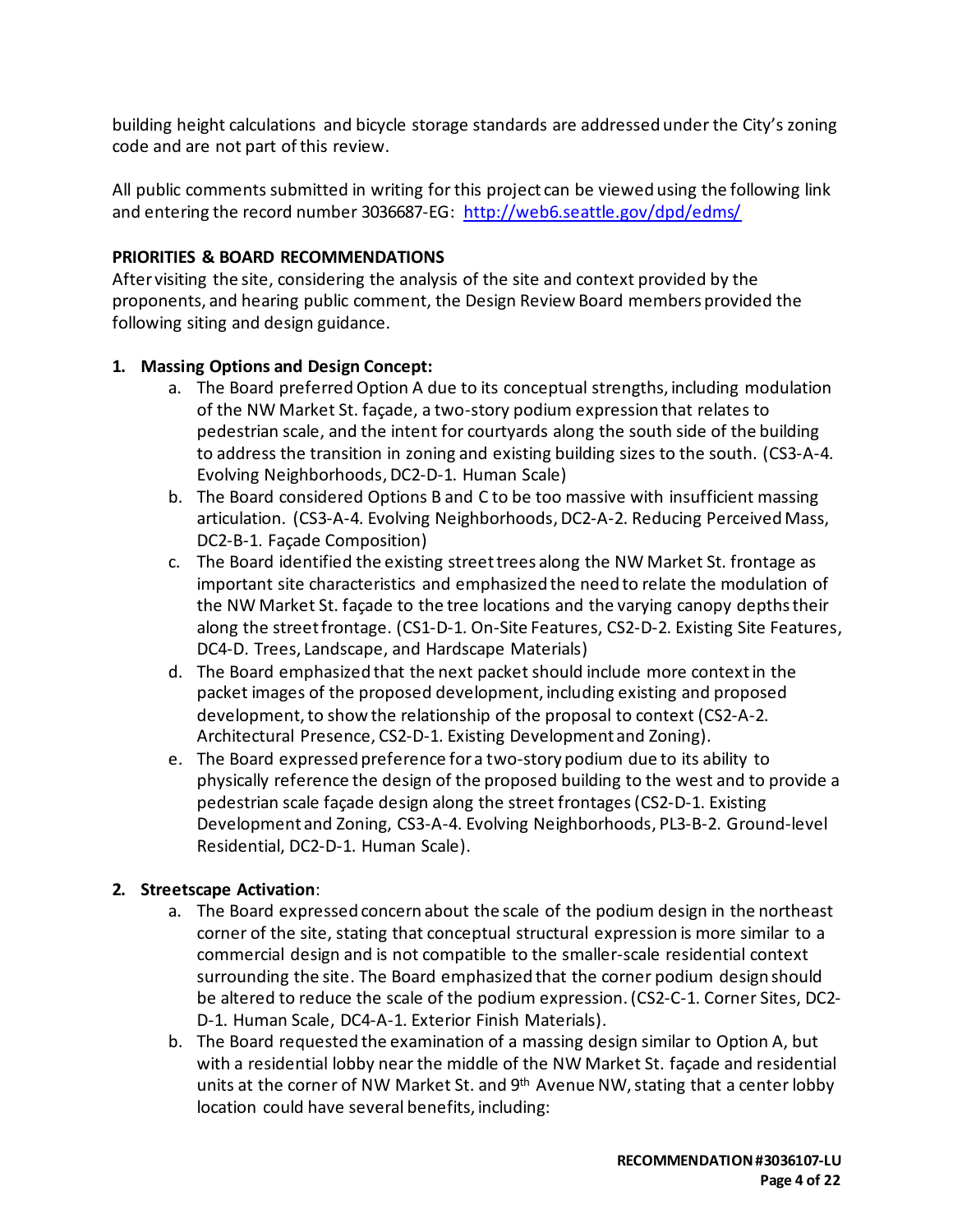- I. The prioritization of NW Market St. as the primary pedestrian street through the placement of a pedestrian destination in the middle of the site frontage (CS2-B-2. Connection to the Street, PL3-A-2. Ensemble of Elements, PL3-B-4. Interaction).
- II. The ability to reduce the building scale at the northeast corner of the building through the placement and expression of residential units (DC2-A-2. Reducing Perceived Mass, DC2-D-1. Human Scale).
- III. The ability to strengthen the transition in residential scale along  $9<sup>th</sup>$  Ave. NW through the expression of residential units along the 9<sup>th</sup> Ave. NW frontage. (CS2-D-1. Existing Development and Zoning, PL2-B. Safety and Security, PL3- B-2. Ground-level Residential).
- IV. The ability to coordinate the lobby location to coincide with street trees to create outdoor pedestrian space (CS2-A-1. Sense of Place, CS2-B-2. Connection to the Street, DC3-B-2. Matching Uses to Conditions, DC3-C-1. Reinforce Existing Open Space, DC4-D-2. Hardscape Materials, DC4-D-4. Place Making).
- c. Related to the relocation of the lobby, the Board requested information at the next meeting regarding the impact of lobby relocation on the relationship to grade of residential units along street frontages, expressing concern that relationships of units to the frontage will be negatively affected (CS2-B-1. Site Characteristics, PL2-B. Safety and Security, PL3-B-2. Ground-level Residential, DC2-D-1. Human Scale).
- d. The Board emphasized the need for pedestrian spaces along the NW Market St. frontage that utilize spaces created by the interaction of building modulation and street trees, and encouraged the applicant to align these spaces with activated building locations like the residential lobby and other ingress/egress locations along the street frontage (DC3-B-2. Matching Uses to Conditions, DC3-C-1. Reinforce Existing Open Space, DC4-D-2. Hardscape Materials, DC4-D-4. Place Making).

# **3. Zone Transition**

- a. The Board supported the concept of courtyards on the south side of the building as a strategy to reduce the building mass facing the smaller scale of the existing dwellings to the south, and to provide air and light to residential units. (CS2-D-1. Existing Development and Zoning, CS2-D-3. Zone Transitions, DC2-D-1. Human Scale).
- b. The Board expressed livability-related concerns that the dimensions of the courtyards shown in packet would not allow sufficient light for all units and would result in potentially awkward relationships for the windows of units across the courtyard from each other (CS3-A-4. Evolving Neighborhoods, DC1-A-4. Views and Connections, DC2-D-1. Human Scale, DC3-A-1. Interior/Exterior Fit)
- c. The Board encouraged the applicant to use the north façade design, with its wide modulating elements, to serve as an organizing element for the design of the south courtyards. The Board also gave guidance to organize the north façade modulation around the tree placement and canopy to create pedestrian spaces should followthrough to the south side of the building to improve the dimensions of the courtyards. (DC2-A-2. Reducing Perceived Mass, DC2-D-1. Human Scale, DC4-D. Trees, Landscape, and Hardscape Materials).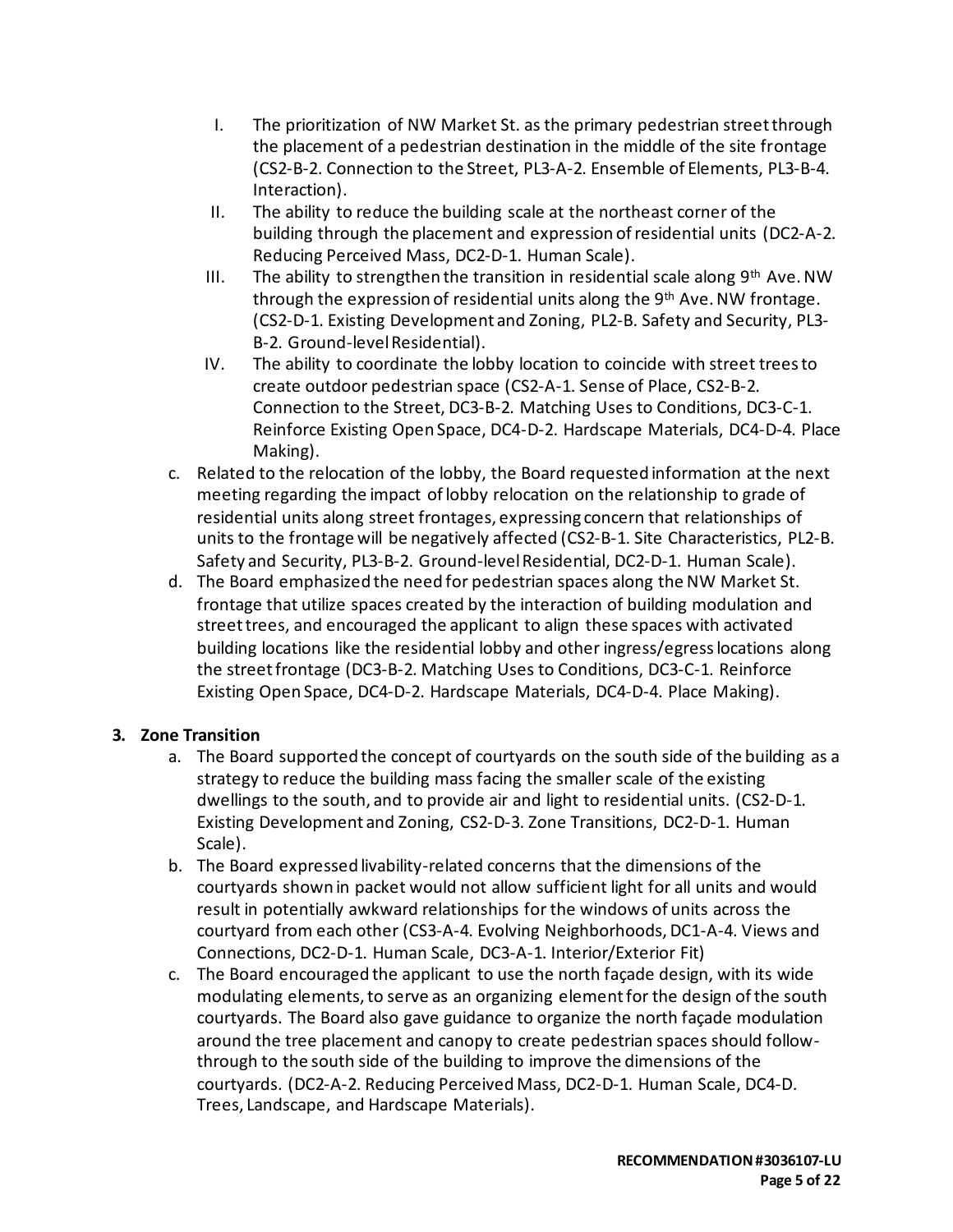### **4. Materiality**:

- a. The Board stated that the proposed material palette should be simplified and that the placement of materials should follow the building massing elements. The Board identified the concept image on page 35 of the packet labeled "DEFINE" as a strong concept image that the applicant should follow to both simplify the building materials and to show consistent materials among the projecting and recessing massing elements. (CS3-A-4. Evolving Neighborhoods, DC2-B-1. Façade Composition, DC4-A-1. Exterior Finish Materials).
- b. With the guidance above, the Board emphasized the need for a reduction in the expression of the podium and upper-levels of the northeast corner expression. Board members encouraged the use of materials and modulation similar to what was shown on the west side of the NW Market St. façade design. (CS2-C-1. Corner Sites, PL3-B-2. Ground-level Residential, DC4-A-1. Exterior Finish Materials)
- c. The Board encouraged the applicant to incorporate secondary architectural features such as balconies and stoops to add pedestrian-activity at street-level and to provide human-scaled elements to link the project design to surrounding residential context. (CS2-D-1. Existing Development and Zoning, CS3-A-4. Evolving Neighborhoods, PL2- B. Safety and Security, PL3-B-2. Ground-level Residential, DC2-A-2. Reducing Perceived Mass).

# **SECOND EARLY DESIGN GUIDANCE February 8, 2021**

#### **PUBLIC COMMENT**

No design-related public comments were received prior to the meeting or offered at the public meeting.

SDCI received non-design related comments concerning parking.

The Seattle Department of Transportation offered the following updated EDG comment:

• **Solid Waste.** SDOT clarified that while a solid waste access ramp may be appropriate in the location of the current driveway along 9<sup>th</sup> Avenue NW, the existing driveway cannot be repurposed for solid waste access.

One purpose of the design review process is for the Board and City to receive comments from the public that help to identify feedback and concerns about the site and design concept, identify applicable Seattle Design Guidelines and Neighborhood Design Guidelines of highest priority to the site and explore conceptual design, siting alternatives and eventual architectural design. Concerns with off-street parking, traffic and construction impacts are reviewed as part of the environmental review conducted by SDCI and are not part of this review. Concerns with building height calculations and bicycle storage standards are addressed under the City's zoning code and are not part of this review.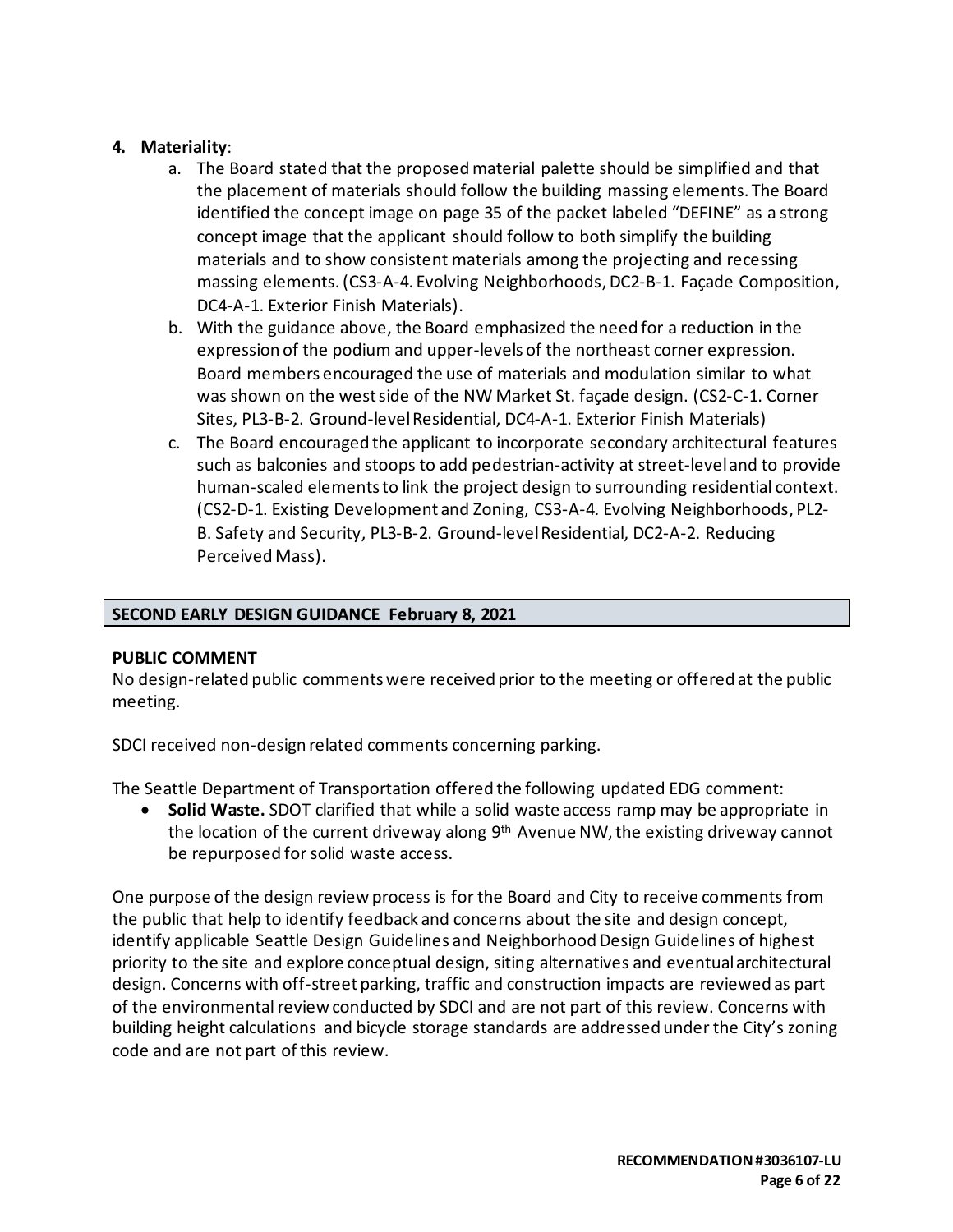All public comments submitted in writing for this project can be viewed using the following link and entering the record number 3036687-EG:<http://web6.seattle.gov/dpd/edms/>

# **PRIORITIES & BOARD RECOMMENDATIONS**

After visiting the site, considering the analysis of the site and context provided by the proponents, and hearing public comment, the Design Review Board members provided the following siting and design guidance.

### **1. Massing Options and Design Concept:**

- a. The Board generally supported the changes to north façade of Option A shown within the EDG 2 packet. The supported changes include the legible rhythm of projecting and recessed elements, the coordination of secondary elements like entrances and balconies within the façade design, and the alignment of façade setbacks with the locations of street trees along NW Market Street (CS1-D-1. On-Site Features, CS3-A-4. Evolving Neighborhoods, CS2-B-2. Connection to the Street, DC2- A-2. Reducing Perceived Mass, DC2-D-1. Human Scale, DC3-C-1. Reinforce Existing Open Space).
- b. The Board supported the reduction of the podium scale in Option A which reflects the residential character of the surrounding area (CS2-A-2. Architectural Presence, CS2-C-1. Corner Sites, DC2-D-1. Human Scale).

### **2. Streetscape Activation**:

- a. The Board acknowledged the additional study in the EDG 2 packet of potential residential entry locations and supported the conceptual placement of the primary building entrance at the street corner due to its incorporation into the massing expression and the improved relationship of the ground level with adjacent grade along NW Market St. (CS2-B-1. Site Characteristics, PL2-B. Safety and Security, PL3-B-2. Ground-level Residential, DC2-D-1. Human Scale).
- b. The Board emphasized the need for active residential patios along the NW Market St. frontage to enhance the street frontage and encouraged the applicant to design the patios to enhance street activation. The Board also specifically identified the need for additional balcony depth (CS2-B-2. Connection to the Street, PL3-A-2. Ensemble of Elements, PL3-B-4. Interaction).
- c. The Board encouraged additional emphasis of the secondary entry along the west side of the NW Market Street frontage, stating that this entrance could become well-used due to its proximity to the future transit hub as well as the existing transit and retail destinations to the west of the site (CS2-B-2. Connection to the Street, PL3-A-2. Ensemble of Elements, PL3-B-4. Interaction, PL4-C-1. Influence on Project Design).

# **3. Zone Transition**

a. The Board supported the width and depth of the courtyards for the purposes of creating an appropriately scaled zone transition. However, the Board reiterated its livability concerns from the first EDG, related to the effect of courtyard widths and privacy and access to light for the residential units along the courtyards. The Board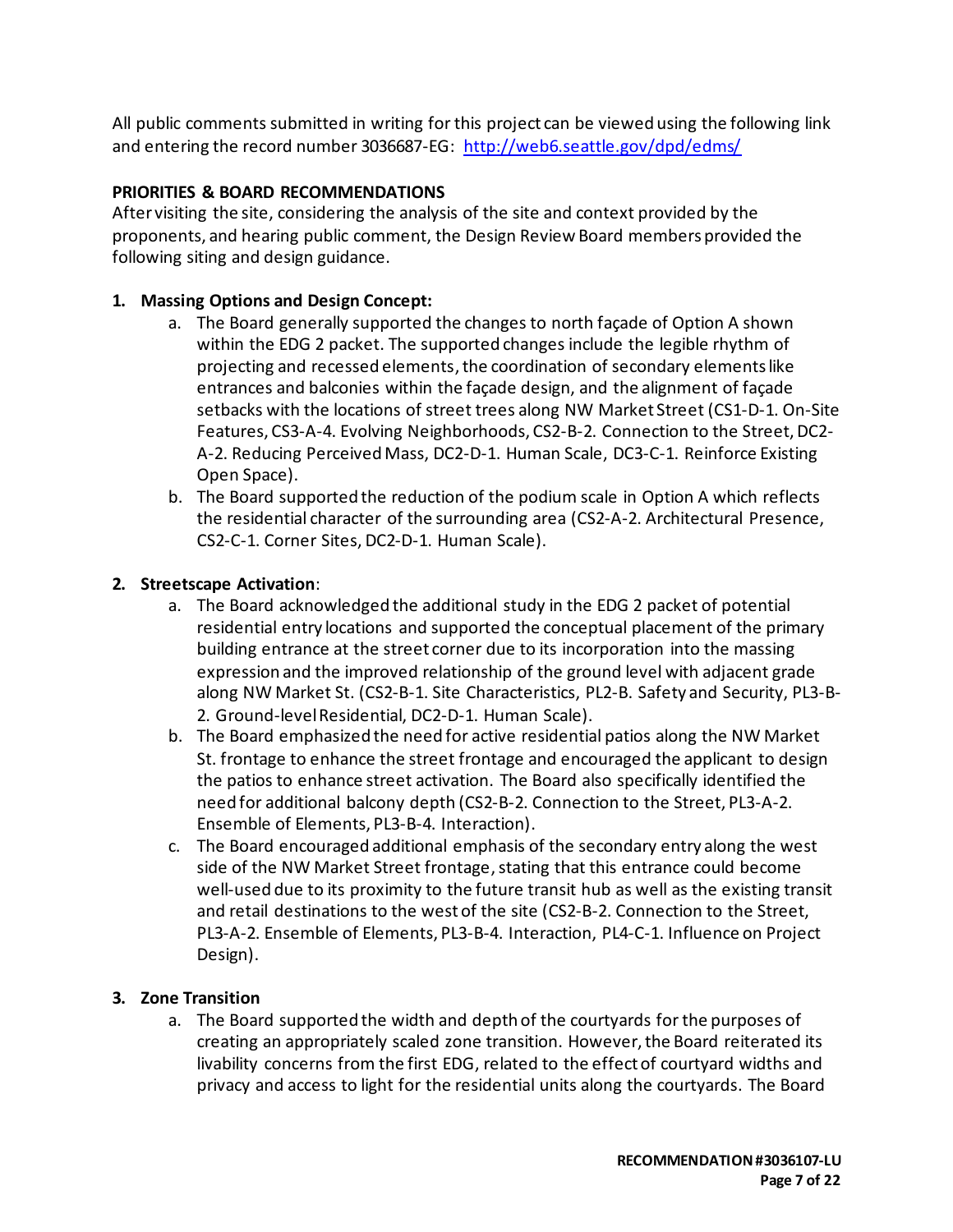requested the following information at the Recommendation phase to address these concerns:

- i. Detailed information related to unit proximity and window patterns within the courtyards showing that privacy will be maintained among units. (DC1-A-4. Views and Connections, DC2-D-1. Human Scale, DC3-A-1. Interior/Exterior Fit)
- ii. Additional study showing the availability of light to residential units, especially for those units located within the deepest parts of the courtyards (CS3-A-4. Evolving Neighborhoods, DC1-A-4. Views and Connections, DC2-D-1. Human Scale, DC3-A-1. Interior/Exterior Fit, DC4-D-1. Choice of Plant Materials).
- b. While supporting the proposed intent for large tree plantings within the courtyards, the Board expressed concern that insufficient light into the courtyards would inhibit their growth. The Board requested additional information at the Recommendation phase showing how trees can thrive within the courtyard spaces (DC4-D. Trees, Landscape, and Hardscape Materials).
- c. The Board supported the alignment of the westernmost courtyard with the secondary lobby along the NW Market Street frontage as a method to visually connect it to the interior spaces and the NW Market Street frontage (CS2-D-1. Existing Development and Zoning, CS2-D-3. Zone Transitions, DC1-A-4. Views and Connections, DC2-A-2. Reducing Perceived Mass, DC2-D-1. Human Scale).

### **4. Materiality**:

- a. The Board supported the simplification of the proposed material palette in the EDG 2 packet to follow the massing pattern of the street-facing façades with dark masonry at lower floors and lighter materials along the upper floors (CS3-A-4. Evolving Neighborhoods, DC2-B-1. Façade Composition, DC4-A-1. Exterior Finish Materials).
- b. The Board questioned the continuation of the brick podium material along the south façade, stating that it could be an imposing material adjacent to smaller-scale residential buildings. The Board requested additional information at the Recommendation phase to show how the south façade materials relate well to the smaller-scale dwellings to the south, while allowing for a well-designed transition from the street-facing facades (PL3-B-2. Ground-level Residential, DC4-A-1. Exterior Finish Materials, DC2-D-1. Human Scale).
- c. The Board supported the use of wood materials at ground-level for its texture, and steel secondary elements within the brick base material for durability and detailing. The Board emphasized the need for well-designed secondary features, such as building entries, balcony railings and the top of the brick façades, and specifically requested character sketches of the street-facing entries at Recommendation phase to show how these elementswill be articulated within the facades (PL3-B-2. Groundlevel Residential, DC2-A-2. Reducing Perceived Mass, DC2-C-1. Visual Depth and Interest, DC2-D-1. Human Scale, DC4-A-1. Exterior Finish Materials).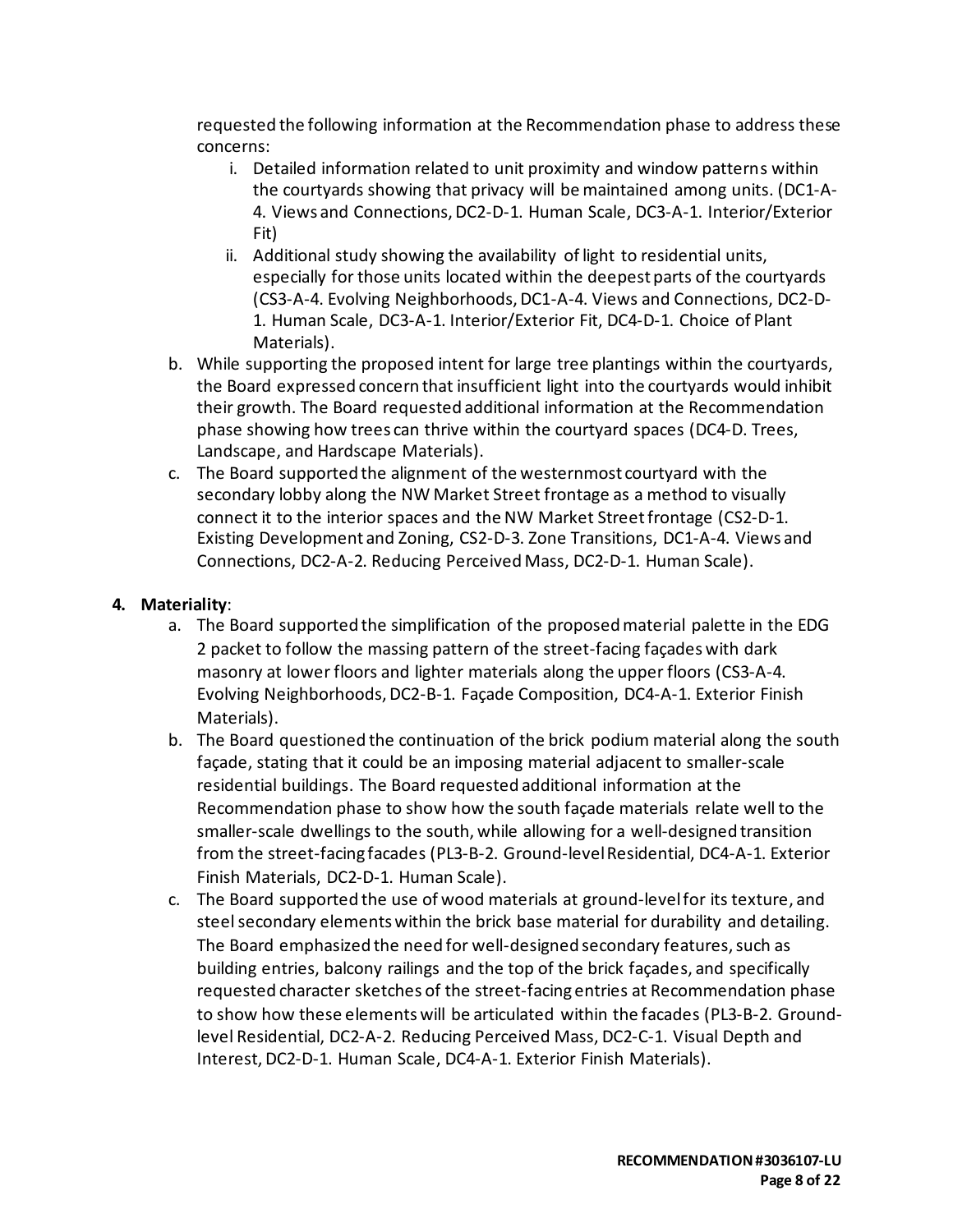#### **RECOMMENDATION February 7, 2022**

#### **PUBLIC COMMENT**

The following public comments were offered at this meeting:

• Supported the preservation of all street trees along NW Market Street.

SDCI staff also summarized design related comments received in writing prior to the meeting:

- Preferred the proposed 5-story height to a taller building.
- Encouraged adding a ground floor retail element.
- Supported the proposed development.

SDCI received non-design related comments concerning parking, traffic, housing affordability, and environmental regulations.

One purpose of the design review process is for the Board and City to receive comments from the public that help to identify feedback and concerns about the site and design concept, identify applicable Seattle Design Guidelines and Neighborhood Design Guidelines of highest priority to the site and explore conceptual design, siting alternatives and eventual architectural design. Concerns with off-street parking, traffic and construction impacts are reviewed as part of the environmental review conducted by SDCI and are not part of this review. Concerns with building height calculations and bicycle storage standards are addressed under the City's zoning code and are not part of this review.

All public comments submitted in writing for this project can be viewed using the following link and entering the record number 3036107-LU: <http://web6.seattle.gov/dpd/edms/>

#### **PRIORITIES & BOARD RECOMMENDATIONS**

After visiting the site, considering the analysis of the site and context provided by the proponents, and hearing public comment, the Design Review Board members provided the following recommendations.

#### **1. Building Frontage:**

- a. The Board recommended approval of the patio design along the NW Market Street frontage, stating that the additional depth provided since EDG will increase patio usability and ability to interact with the street frontage while providing sufficient privacy for the ground-level units (CS2-B-2. Connection to the Street, PL3-A-2. Ensemble of Elements, PL3-B-4. Interaction).
- b. The Board encouraged additional refinement of the relationship between the secondary residential entry along NW Market Street and the adjacent residential patio to the east, stating that the relationship portrayed in the packet does not allow the same privacy and character as the other patios due to the lack of a privacy screen. The Board declined to recommend a condition for this change (CS2-B-2. Connection to the Street, PL3-B-1. Security and Privacy, DC3-B. Open Space Uses and Activities).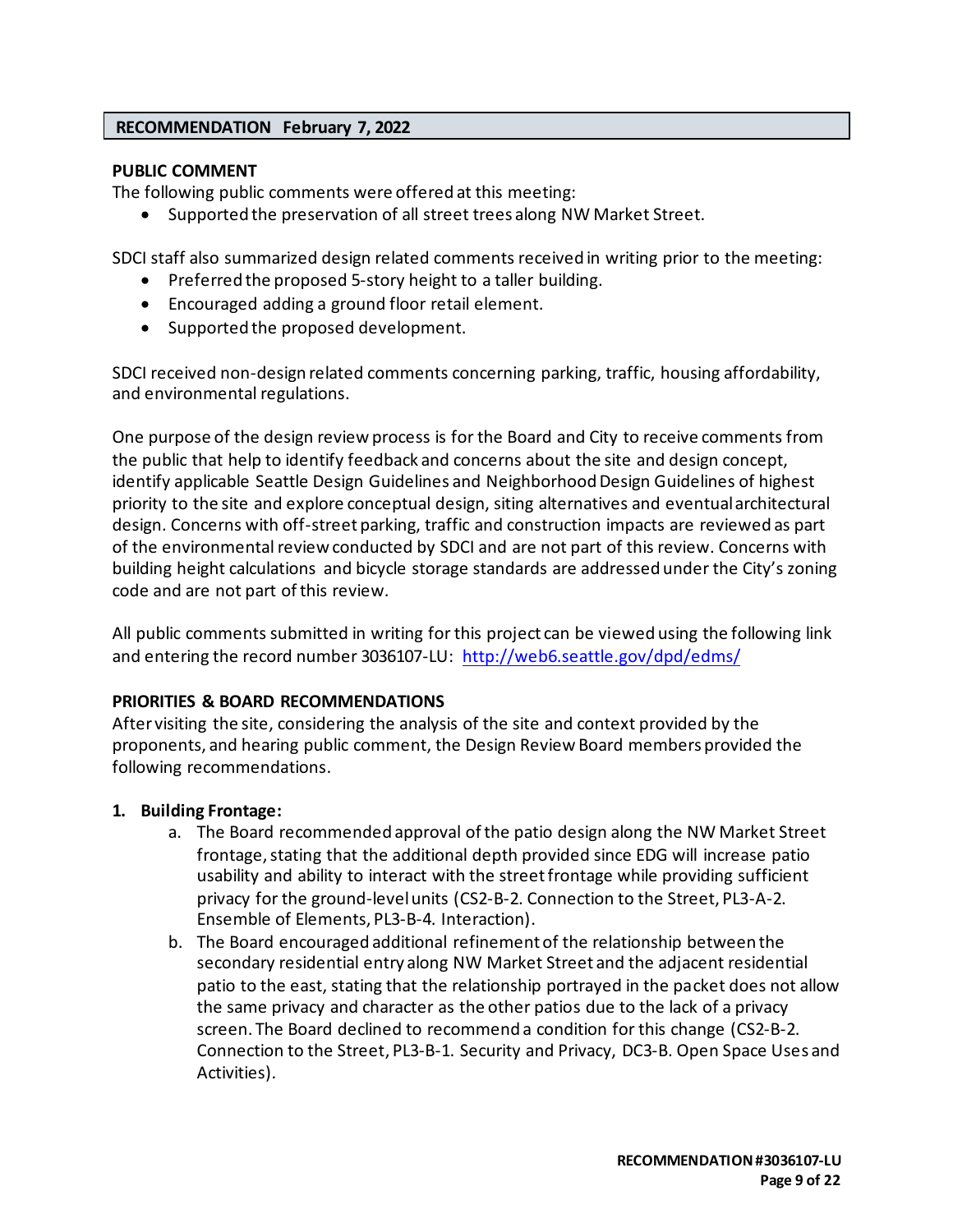# **2. Building Materials**:

- a. The Board recommended approval of the art panel integration within the residential entry design for additional wayfinding, as shown in the Recommendation packet, and encouraged the applicant to utilize a mural designed by a local artist, and not an applied graphic. The Board declined to recommend a condition for this change (CS3- B. Local History and Culture, PL2-D-1. Design as Wayfinding, DC4-A-1. Exterior Finish Materials).
- b. The Board recommended approval of the metal handrails and wood dividers within the patio design as appropriate secondary architectural features that add depth and texture to the NW Market Street frontage and complement the design concept (PL3- B-1. Security and Privacy, DC2-A-2. Reducing Perceived Mass, DC2-C. Secondary Architectural Features, DC2-D. Scale and Texture).
- c. The Board emphasized the need for building materials within the south-facing courtyards to maximize sunlight into those outdoor spaces and recommended a condition to examine options for lighter-colored materials within the courtyards and provide options for staff to review (CS1-B. Sunlight and Natural Ventilation, DC3-B. Open Space uses and Activities).
- d. The Board recommended approval of the masonry material in the building base, as well as the exposed concrete foundation with the horizontal scoring pattern, as good uses of materials to add scale and texture at the ground-level(DC2-D-2. Scale and Texture, DC4-A. Building Materials).
- e. The Board expressed the need for a change in fenestration pattern within the brick base on the southernmost massing projection along NW Market Street to both strengthen its visual connection to the fenestration patterns of the other projections along NW Market Street and differentiate the window pattern of the base from the upper floors. The Board specifically identified the truncated windows in the middle of the brick base as the primary reason for the perceived inconsistency with the other projecting massing elements. The Board recommended a condition to provide additional study of potential changes to the fenestration pattern and provide options for staff to review. (DC2-B-1. Façade Composition).
- f. The Board recommended approval of the strategy for incorporating exterior vents into the façade design, using vertical vents at window locations. The Board encouraged the applicant to minimize the color contrast between the vents and adjacent fiber cement panels on the building exterior(DC2-B-1. Façade Composition, DC2-C-2. Dual Purpose Elements).
- g. The Board noted that the light color of exterior vents within a grouping of windows on upper east façade near the northeast corner of the building contrasted in color from the darker panel color used within other window groupings near that corner. The Board recommended a condition to finish the vents between the windows with a darker color to mimic the charcoal color used within nearby window groupings (DC2-B-1. Façade Composition, DC2-C-2. Dual Purpose Elements).
- h. The Board recommended approval of the palette of exterior materials, specifically identifying the coal creek dark brick, the gray tones, and the bright accents. The Board recommended a condition to maintain these elements within the project design (DC2-B-1. Façade Composition, DC4-A-1. Exterior Finish Materials).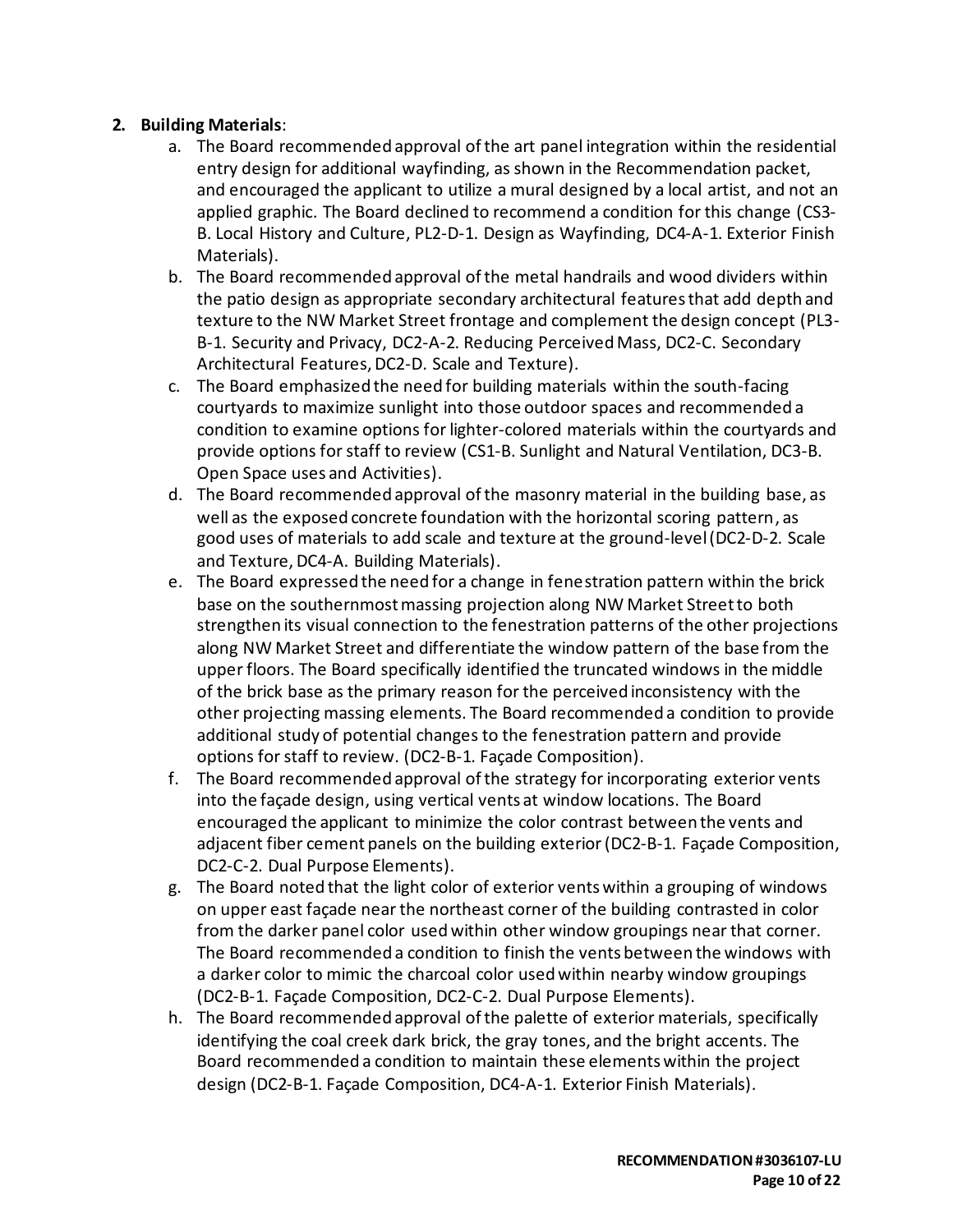- i. The Board pointed out the relatively wide upper floor windows and narrow façade framing on the eastern projecting mass along NW Market Street and encouraged the applicant to refine the window design to maintain consistent window framing within massing elements throughout the building design. The Board declined to recommend a condition for this change (DC2-B-1. Façade Composition).
- j. The Board noted the inconsistent use of panel color on the west façade compared to the other facades, specifically identifying the panel color changes within window groupings in the middle portion of the façade that are not used elsewhere in the building design. The Board recommended a condition to simplify the color palette to mimic the consistent panel grey panel colors used on the other façades (DC2-B-1. Façade Composition).
- k. The Board encouraged the applicant to choose a color for the rooftop penthouses that reduces their appearance, consistent with the design concept. The Board declined to recommend a condition for this change (DC2-A-2. Reducing Perceived Mass, DC2-B-1. Façade Composition).

# **3. Landscaping and Paving**:

- a. The Board recommended approval of the removal of the exceptional trees identified in the Recommendation packet, stating that the overall design better meets the intent of the design guidelines without the exceptional trees (CS1-D-1. On-Site Features, DC4-D. Trees, Landscape, and Hardscape Materials).
- b. The Board recommended approval of the landscaping design of the NW Market Street landscape design, which provides a landscaped separation between the residential patios and sidewalk without being a visual barrier, and encouraged the applicant to choose robust plant materials that strike a balance of providing separation while also allowing for interaction between patios and the sidewalk. The Board declined to recommend a condition for this change (CS2-B-2. Connection to the Street, DC4-D. Trees, Landscape, and Hardscape Materials, DC3-B. Open Space Uses and Activities).
- c. The Board cited the intent in the packet for colored paving at the primary entry along NW Market Street and encouraged the extension of that special paving into the right-of-way to provide additional entry legibility. The Board declined to recommend a condition for this change (PL2-D-1. Design as Wayfinding, PL3-A-2. Ensemble of Elements, DC2-E-1. Legibility and Flexibility).

# **DEVELOPMENT STANDARD DEPARTURES**

The Board's recommendation on the requested departure(s) were based on the departure's potential to help the project better meet these design guidelines priorities and achieve a better overall project design than could be achieved without the departure(s).

At the time of the Recommendation meeting the following departures were requested:

1. **Residential Floor Height/Setback (SMC 23.47A.008.D.2):** The Code requires the floor of a dwelling unit located along the street-level to have a minimum height of 4 feet above or 4 feet below sidewalk grade or have a minimum 10 foot setback from the sidewalk.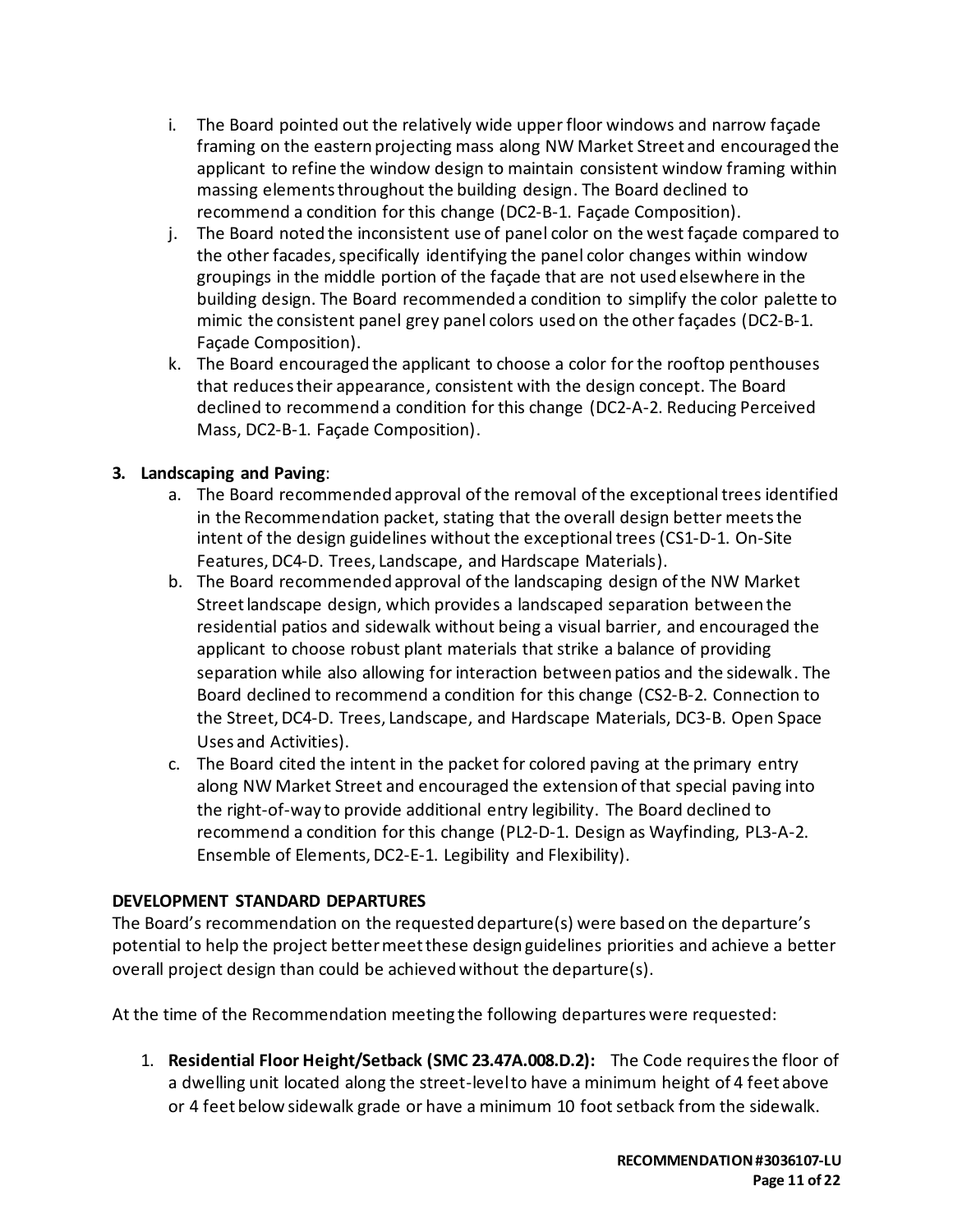The applicant proposed a setback of 7'4" from the sidewalk, and a floor height between 1'7" and 2'8" above sidewalk grade for a portion of the NW Market St. frontage.

The Board recommended approval of this departure, stating that the current design provides sufficient residential separation from the NW Market Street frontage and will better meet the intent of the Design Guidelines due to the improved legibility of the design concept (CS2-A-1. Sense of Place, CS2-B-2. Connection to the Street, DC3-B-2. Matching Uses to Conditions, DC3-C-1. Reinforce Existing Open Space, DC4-D-4. Place Making).

2. **Minimum Façade Modulation (23.47A.009.F.2):** The Code requires modulation of street-facing facades longer than 100 feet with a minimum offset depth of 10 feet for a minimum distance of 15 feet at intervals no greater than 100 feet. The applicant proposed a modulation depth of 7 feet instead of the required 10 feet.

The Board recommended approval of this departure, stating that the current design expresses a clear concept with modulating elements that better meets the intent of the Design Guidelines compared to the code-required modulation requirement (CS2-A-2. Architectural Presence, CS2-B-2. Connection to the Street, CS2-D-1. Existing Development and Zoning, DC2.A. Massing).

3. **Structure Width (23.47A.009.F.3):** The Code requires a maximum structure width of 250 feet. The applicant proposed a structure width of 259 feet for levels 1 and 2.

The Board recommended approval of this departure, indicating that the current design with the departure would better meetthe intent of the Design Guidelines because complying with the structure width requirement would reduce the legibility and simplicity of the building form (CS2-A-2. Architectural Presence, CS2-B-2. Connection to the Street, CS2-D-1. Existing Development and Zoning, CS3-A-4. Evolving Neighborhoods, DC2.A. Massing, DC2- B-1. Façade Composition).

4. **Upper-Level Setbacks (23.47A.009.F.4.b.1):** The Code requires an average upper-level setback of 10 feet for portions of street-facing facades above a height of 45 feet. The applicant proposed an average upper-level setback of 5 feet, 8 inches.

The Board recommended approval of this departure, stating that the departure better meets the intent of the Design Guidelines because it allows for better scale mitigation than the code required setback by allowing a consistent façade rhythm throughout the full building height (CS2-A-2. Architectural Presence, CS2-D-1. Existing Development and Zoning, DC2.A. Massing).

# **DESIGN REVIEW GUIDELINES**

The Seattle Design Guidelines and Neighborhood Design Guidelines recognized by the Board as Priority Guidelines are identified above. All guidelines remain applicable and are summarized below. For the full text please visit the [Design Review website.](https://www.seattle.gov/dpd/aboutus/whoweare/designreview/designguidelines/default.htm)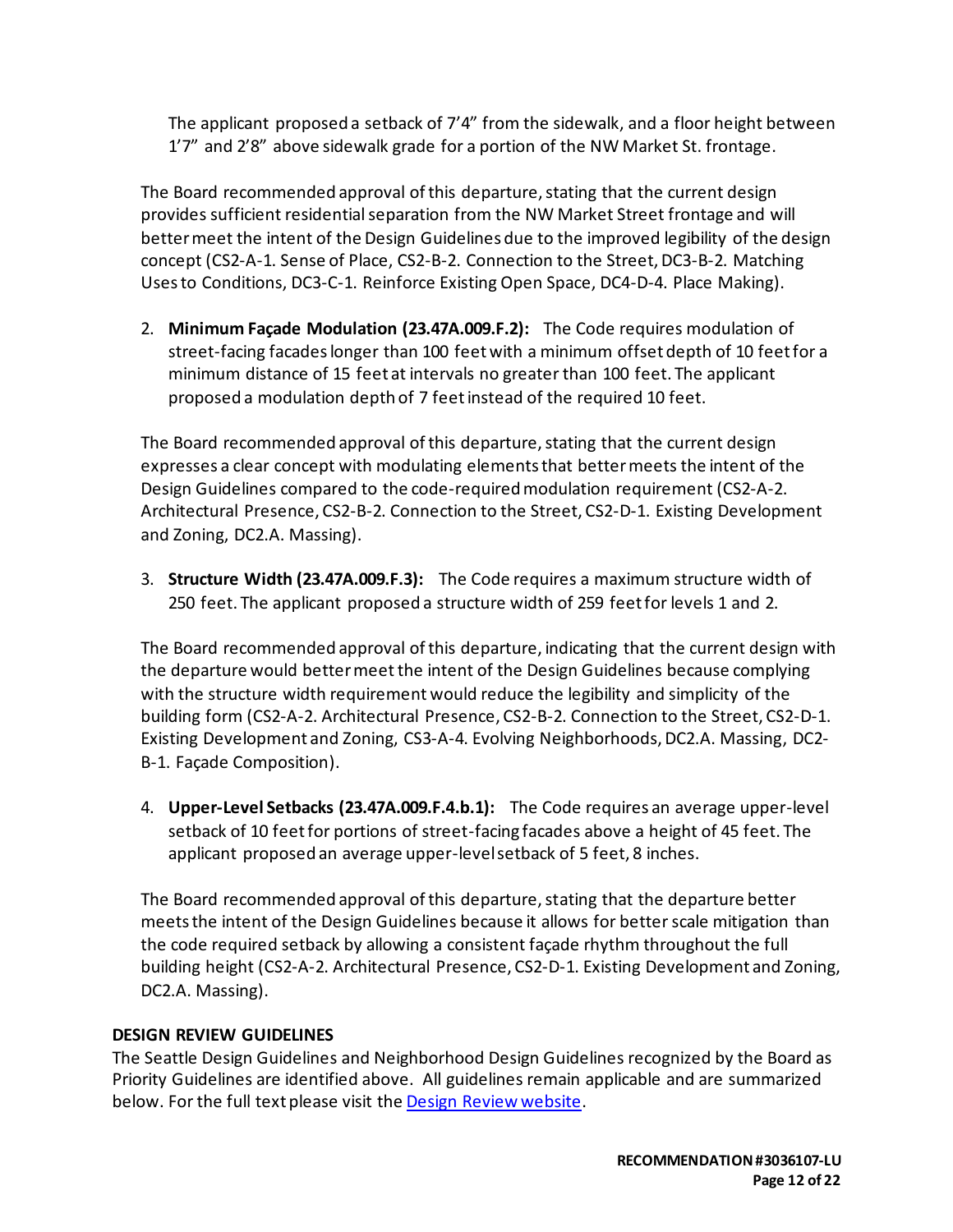#### **CONTEXT & SITE**

### **CS1 Natural Systems and Site Features: Use natural systems/features of the site and its surroundings as a starting point for project design.**

#### **CS1-A Energy Use**

**CS1-A-1. Energy Choices:** At the earliest phase of project development, examine how energy choices may influence building form, siting, and orientation, and factor in the findings when making siting and design decisions.

#### **CS1-B Sunlight and Natural Ventilation**

**CS1-B-1. Sun and Wind:** Take advantage of solar exposure and natural ventilation. Use local wind patterns and solar gain to reduce the need for mechanical ventilation and heating where possible.

**CS1-B-2. Daylight and Shading:** Maximize daylight for interior and exterior spaces and minimize shading on adjacent sites through the placement and/or design of structures on site.

**CS1-B-3. Managing Solar Gain:** Manage direct sunlight falling on south and west facing facades through shading devices and existing or newly planted trees.

#### **CS1-C Topography**

**CS1-C-1. Land Form:** Use natural topography and desirable landforms to inform project design.

**CS1-C-2. Elevation Changes:** Use the existing site topography when locating structures and open spaces on the site.

#### **CS1-D Plants and Habitat**

**CS1-D-1. On-Site Features:** Incorporate on-site natural habitats and landscape elements into project design and connect those features to existing networks of open spaces and natural habitats wherever possible. Consider relocating significant trees and vegetation if retention is not feasible.

**CS1-D-2. Off-Site Features:** Provide opportunities through design to connect to off-site habitats such as riparian corridors or existing urban forest corridors. Promote continuous habitat, where possible, and increase interconnected corridors of urban forest and habitat where possible.

#### **CS1-E Water**

**CS1-E-1. Natural Water Features:** If the site includes any natural water features, consider ways to incorporate them into project design, where feasible.

**CS1-E-2. Adding Interest with Project Drainage:** Use project drainage systems as opportunities to add interest to the site through water-related design elements.

**CS2 Urban Pattern and Form: Strengthen the most desirable forms, characteristics, and patterns of the streets, block faces, and open spaces in the surrounding area.**

#### **CS2-A Location in the City and Neighborhood**

**CS2-A-1. Sense of Place:** Emphasize attributes that give a distinctive sense of place. Design the building and open spaces to enhance areas where a strong identity already exists, and create a sense of place where the physical context is less established.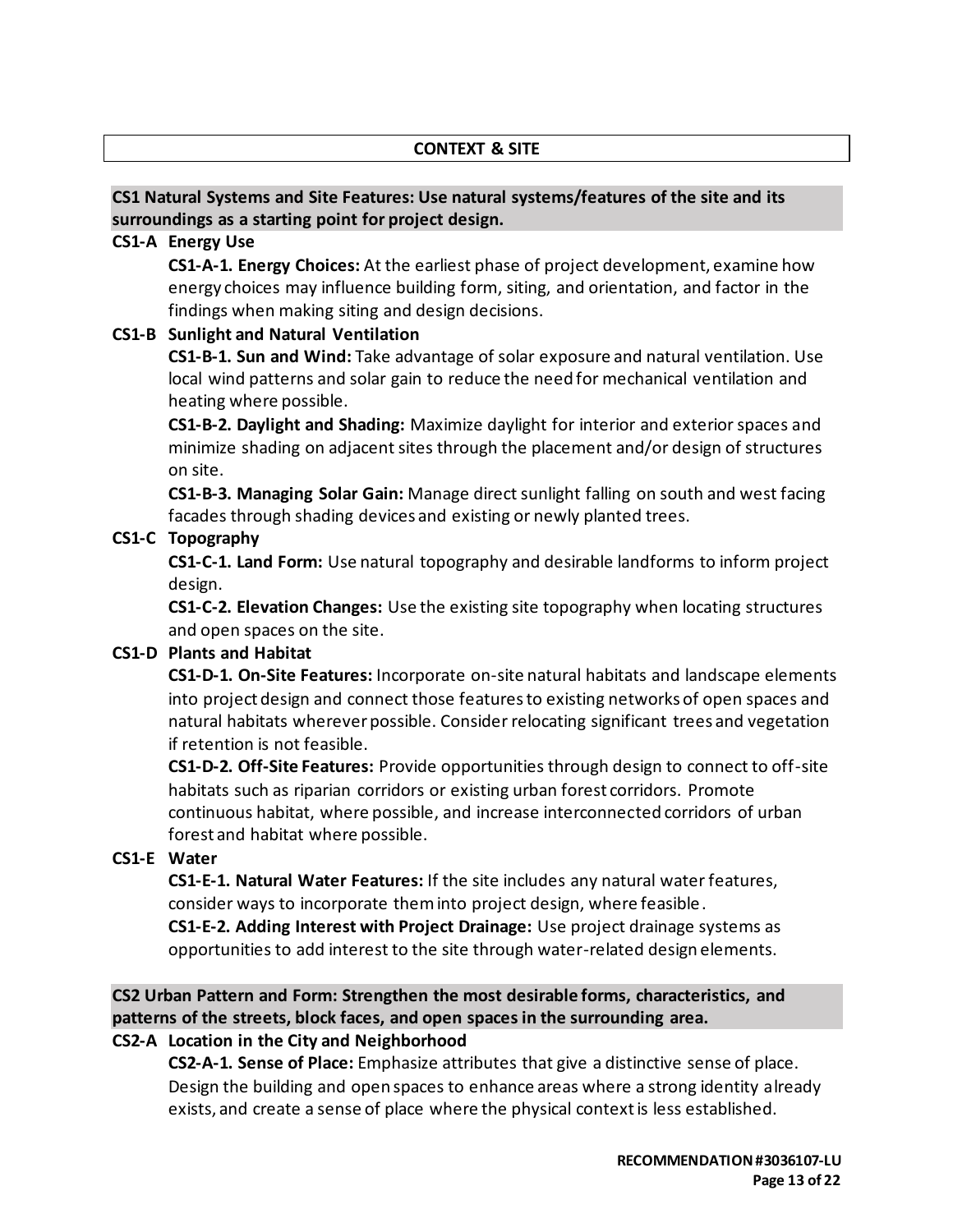**CS2-A-2. Architectural Presence:** Evaluate the degree of visibility or architectural presence that is appropriate or desired given the context, and design accordingly.

**CS2-B Adjacent Sites, Streets, and Open Spaces CS2-B-1. Site Characteristics:** Allow characteristics of sites to inform the design,

especially where the street grid and topography create unusually shaped lots that can add distinction to the building massing.

**CS2-B-2. Connection to the Street:** Identify opportunities for the project to make a strong connection to the street and public realm.

**CS2-B-3. Character of Open Space:** Contribute to the character and proportion of surrounding open spaces.

# **CS2-C Relationship to the Block**

**CS2-C-1. Corner Sites:** Corner sites can serve as gateways or focal points; both require careful detailing at the first three floors due to their high visibility from two or more streets and long distances.

**CS2-C-2. Mid-Block Sites:** Look to the uses and scales of adjacent buildings for clues about how to design a mid-block building. Continue a strong street-edge and respond to datum lines of adjacent buildings at the first three floors.

**CS2-C-3. Full Block Sites:** Break up long facades of full-block buildings to avoid a monolithic presence. Provide detail and human scale at street-level, and include repeating elements to add variety and rhythm to the façade and overall building design.

# **CS2-D Height, Bulk, and Scale**

**CS2-D-1. Existing Development and Zoning:** Review the height, bulk, and scale of neighboring buildings as well as the scale of development anticipated by zoning for the area to determine an appropriate complement and/or transition.

**CS2-D-2. Existing Site Features:** Use changes in topography, site shape, and vegetation or structures to help make a successful fit with adjacent properties.

**CS2-D-3. Zone Transitions:** For projects located at the edge of different zones, provide an appropriate transition or complement to the adjacent zone(s). Projects should create a step in perceived height, bulk and scale between the anticipated development potential of the adjacent zone and the proposed development.

**CS2-D-4. Massing Choices:** Strive for a successful transition between zones where a project abuts a less intense zone.

**CS2-D-5. Respect for Adjacent Sites:** Respect adjacent properties with design and site planning to minimize disrupting the privacy of residentsin adjacent buildings.

# **CS3 Architectural Context and Character: Contribute to the architectural character of the neighborhood.**

# **CS3-A Emphasizing Positive Neighborhood Attributes**

**CS3-A-1. Fitting Old and New Together:** Create compatibility between new projects, and existing architectural context, including historic and modern designs, through building articulation, scale and proportion, roof forms, detailing, fenestration, and/or the use of complementary materials.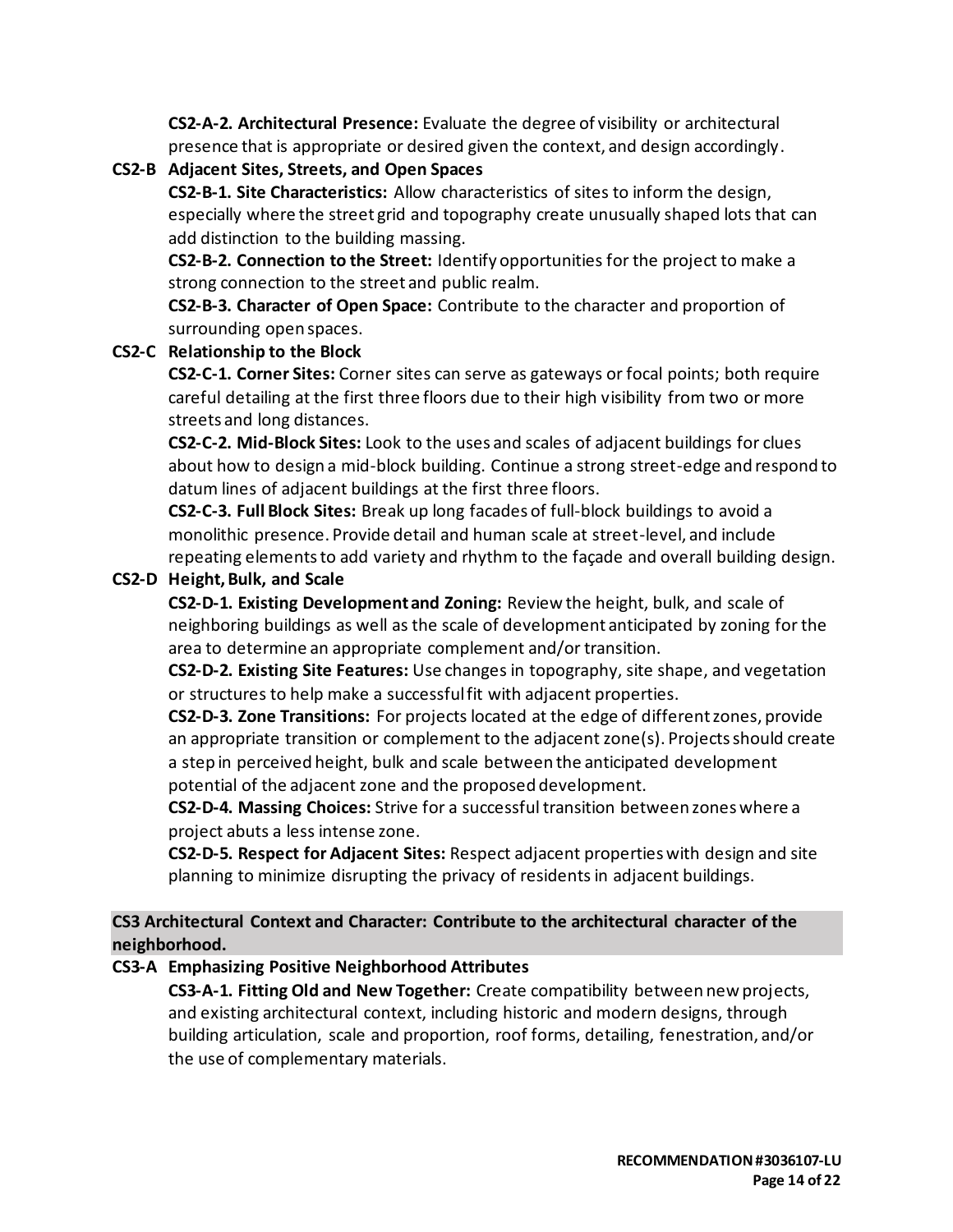**CS3-A-2. Contemporary Design:** Explore how contemporary designs can contribute to the development of attractive new forms and architectural styles; as expressed through use of new materials or other means.

**CS3-A-3. Established Neighborhoods:** In existing neighborhoods with a well-defined architectural character, site and design new structures to complement or be compatible with the architectural style and siting patterns of neighborhood buildings.

**CS3-A-4. Evolving Neighborhoods:** In neighborhoods where architectural character is evolving or otherwise in transition, explore ways for new development to establish a positive and desirable context for others to build upon in the future.

# **CS3-B Local History and Culture**

**CS3-B-1. Placemaking:** Explore the history of the site and neighborhood as a potential placemaking opportunity. Look for historical and cultural significance, using neighborhood groups and archives as resources.

**CS3-B-2. Historical/Cultural References:** Reuse existing structures on the site where feasible as a means of incorporating historical or cultural elements into the new project.

# **PUBLIC LIFE**

**PL1 Connectivity: Complement and contribute to the network of open spaces around the site and the connections among them.**

# **PL1-A Network of Open Spaces**

**PL1-A-1. Enhancing Open Space:** Design the building and open spaces to positively contribute to a broader network of open spaces throughout the neighborhood. **PL1-A-2. Adding to Public Life:** Seek opportunities to foster human interaction through an increase in the size and quality of project-related open space available for public life.

# **PL1-B Walkways and Connections**

**PL1-B-1. Pedestrian Infrastructure:** Connect on-site pedestrian walkways with existing public and private pedestrian infrastructure, thereby supporting pedestrian connections within and outside the project.

**PL1-B-2. Pedestrian Volumes:** Provide ample space for pedestrian flow and circulation, particularly in areas where there is already heavy pedestrian traffic or where the project is expected to add or attract pedestrians to the area.

**PL1-B-3. Pedestrian Amenities:**Opportunities for creating lively, pedestrian oriented open spaces to enliven the area and attract interest and interaction with the site and building should be considered.

# **PL1-C Outdoor Uses and Activities**

**PL1-C-1. Selecting Activity Areas:** Concentrate activity areas in places with sunny exposure, views across spaces, and in direct line with pedestrian routes.

**PL1-C-2. Informal Community Uses:** In addition to places for walking and sitting, consider including space for informal community use such as performances, farmer's markets, kiosks and community bulletin boards, cafes, or street vending.

**PL1-C-3. Year-Round Activity:** Where possible, include features in open spaces for activities beyond daylight hours and throughout the seasons of the year, especially in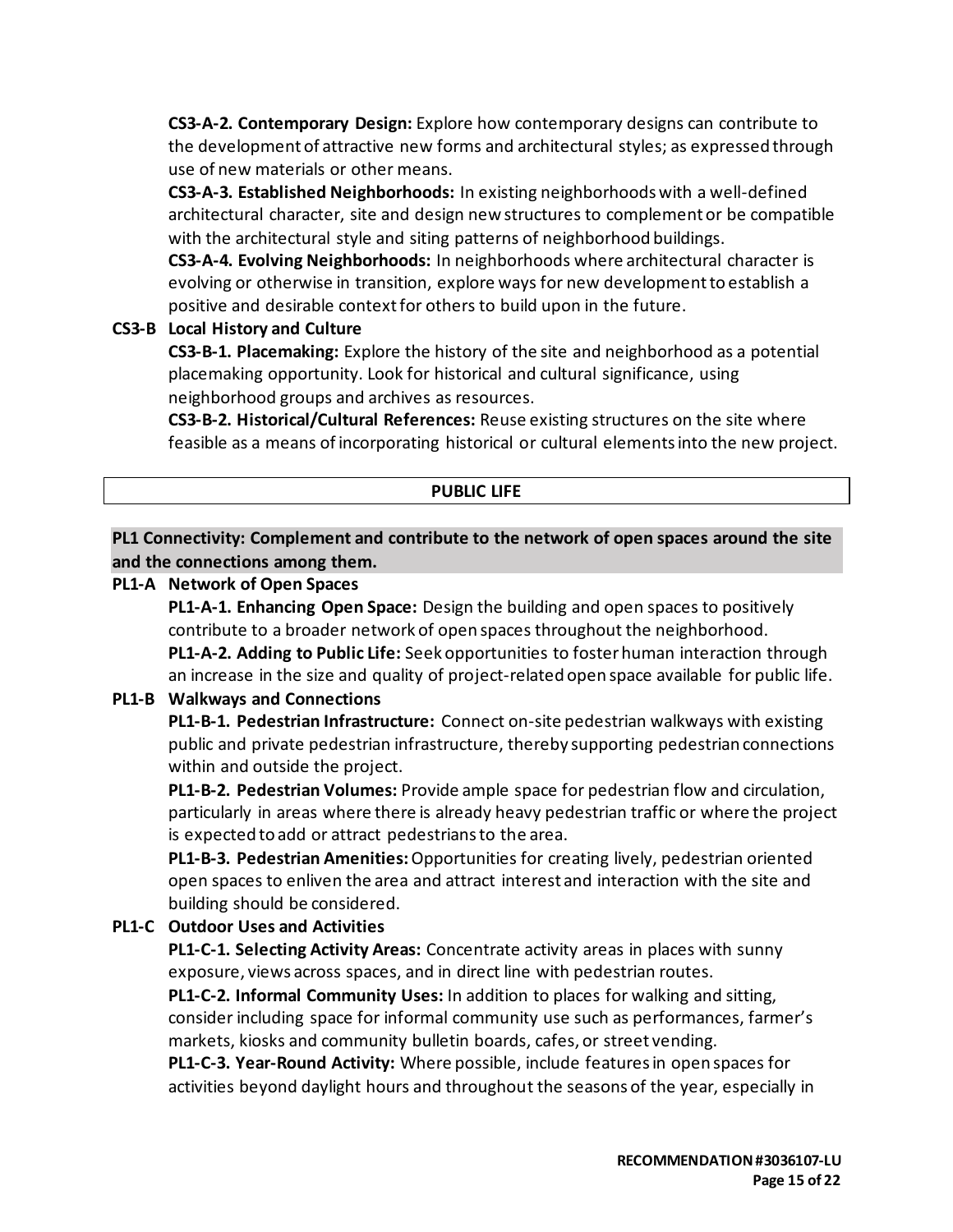neighborhood centers where active open space will contribute vibrancy, economic health, and public safety.

# **PL2 Walkability: Create a safe and comfortable walking environment that is easy to navigate and well-connected to existing pedestrian walkways and features.**

# **PL2-A Accessibility**

**PL2-A-1. Access for All:** Provide access for people of all abilities in a manner that is fully integrated into the project design. Design entries and other primary access points such that all visitors can be greeted and welcomed through the front door.

**PL2-A-2. Access Challenges:**Add features to assist pedestrians in navigating sloped sites, long blocks, or other challenges.

# **PL2-B Safety and Security**

**PL2-B-1. Eyes on the Street:** Create a safe environment by providing lines of sight and encouraging natural surveillance.

**PL2-B-2. Lighting for Safety:** Provide lighting at sufficient lumen intensities and scales, including pathway illumination, pedestrian and entry lighting, and/or security lights. **PL2-B-3. Street-Level Transparency:** Ensure transparency of street-level uses (for uses such as nonresidential uses or residential lobbies), where appropriate, by keeping views open into spaces behind walls or plantings, at corners, or along narrow passageways.

### **PL2-C Weather Protection**

**PL2-C-1. Locations and Coverage:** Overhead weather protection is encouraged and should be located at or near uses that generate pedestrian activity such as entries, retail uses, and transit stops.

**PL2-C-2. Design Integration:** Integrate weather protection, gutters and downspouts into the design of the structure as a whole, and ensure that it also relates well to neighboring buildings in design, coverage, or other features.

**PL2-C-3. People-Friendly Spaces:** Create an artful and people-friendly space beneath building.

# **PL2-D Wayfinding**

**PL2-D-1. Design as Wayfinding:** Use design features as a means of wayfinding wherever possible.

# **PL3 Street-Level Interaction: Encourage human interaction and activity at the street-level with clear connections to building entries and edges.**

# **PL3-A Entries**

**PL3-A-1. Design Objectives:** Design primary entries to be obvious, identifiable, and distinctive with clear lines of sight and lobbies visually connected to the street. **PL3-A-2. Common Entries:** Multi-story residential buildings need to provide privacy and security for residents but also be welcoming and identifiable to visitors.

**PL3-A-3. Individual Entries:** Ground-related housing should be scaled and detailed appropriately to provide for a more intimate type of entry.

**PL3-A-4. Ensemble of Elements:** Design the entry as a collection of coordinated elements including the door(s), overhead features, ground surface, landscaping, lighting, and other features.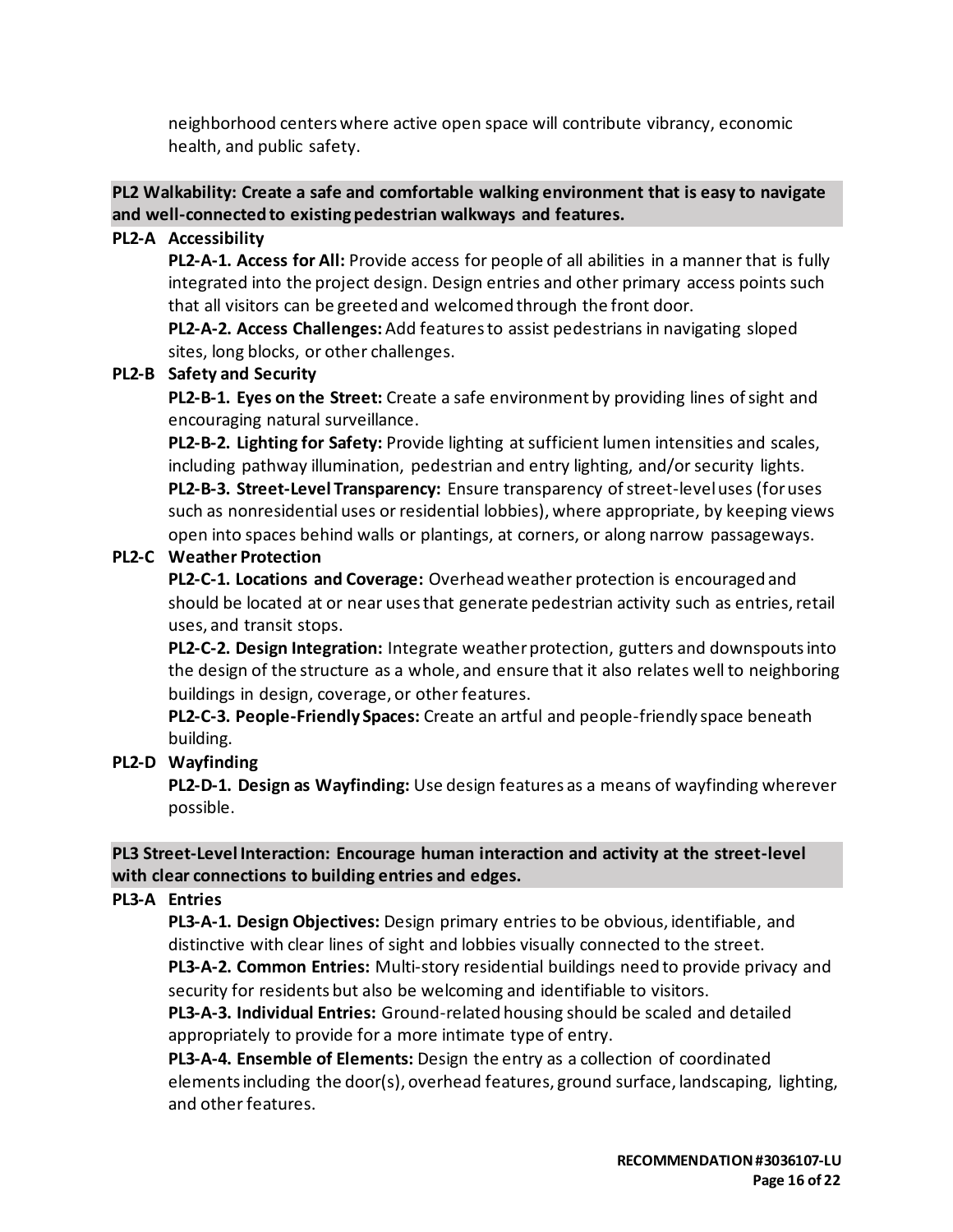# **PL3-B Residential Edges**

**PL3-B-1. Security and Privacy:** Provide security and privacy for residential buildings through the use of a buffer or semi-private space between the development and the street or neighboring buildings.

**PL3-B-2. Ground-level Residential:** Privacy and security issues are particularly important in buildings with ground-level housing, both at entries and where windows are located overlooking the street.

**PL3-B-3. Buildings with Live/Work Uses:** Maintain active and transparent facades in the design of live/work residences. Design the first floor so it can be adapted to other commercial use as needed in the future.

**PL3-B-4. Interaction:** Provide opportunities for interaction among residents and neighbors.

# **PL3-C Retail Edges**

**PL3-C-1. Porous Edge:** Engage passersby with opportunities to interact visually with the building interior using glazing and transparency. Create multiple entries where possible and make a physical and visual connection between people on the sidewalk and retail activities in the building.

**PL3-C-2. Visibility:**Maximize visibility into the building interior and merchandise displays. Consider fully operational glazed wall-sized doors that can be completely opened to the street, increased height in lobbies, and/or special lighting for displays. **PL3-C-3. Ancillary Activities:** Allow space for activities such as sidewalk vending, seating, and restaurant dining to occur. Consider setting structures back from the street or incorporating space in the project design into which retail uses can extend.

# **PL4 Active Transportation: Incorporate design features that facilitate active forms of transportation such as walking, bicycling, and use of transit.**

#### **PL4-A Entry Locations and Relationships**

**PL4-A-1. Serving all Modes of Travel:** Provide safe and convenient access points for all modes of travel.

**PL4-A-2. Connections to All Modes:** Site the primary entry in a location that logically relates to building uses and clearly connects all major points of access.

# **PL4-B Planning Ahead for Bicyclists**

**PL4-B-1. Early Planning:** Consider existing and future bicycle traffic to and through the site early in the process so that access and connections are integrated into the project along with other modes of travel.

**PL4-B-2. Bike Facilities:** Facilities such as bike racks and storage, bike share stations, shower facilities and lockers for bicyclists should be located to maximize convenience, security, and safety.

**PL4-B-3. Bike Connections:** Facilitate connections to bicycle trails and infrastructure around and beyond the project.

#### **PL4-C Planning Ahead For Transit**

**PL4-C-1. Influence on Project Design:** Identify how a transit stop (planned or built) adjacent to or near the site may influence project design, provide opportunities for placemaking.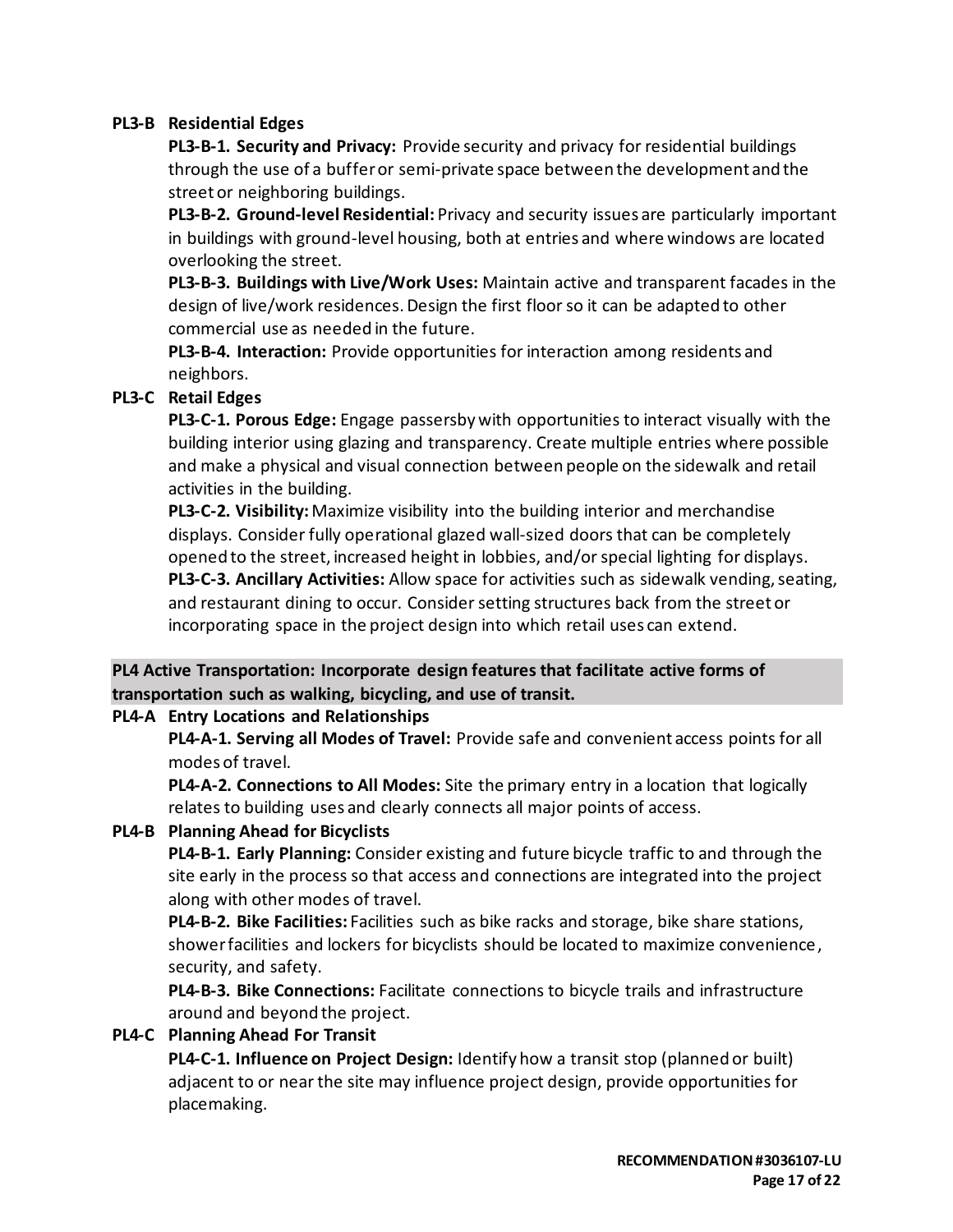**PL4-C-2. On-site Transit Stops:** If a transit stop is located onsite, design project-related pedestrian improvements and amenities so that they complement any amenities provided for transit riders.

**PL4-C-3. Transit Connections:** Where no transit stops are on or adjacent to the site, identify where the nearest transit stops and pedestrian routes are and include design features and connections within the project design as appropriate.

### **DESIGN CONCEPT**

# **DC1 Project Uses and Activities: Optimize the arrangement of uses and activities on site. DC1-A Arrangement of Interior Uses**

**DC1-A-1. Visibility:** Locate uses and services frequently used by the public in visible or prominent areas, such as at entries or along the street front.

**DC1-A-2. Gathering Places:** Maximize the use of any interior or exterior gathering spaces.

**DC1-A-3. Flexibility:** Build in flexibility so the building can adapt over time to evolving needs, such as the ability to change residential space to commercial space as needed. **DC1-A-4. Views and Connections:** Locate interior uses and activities to take advantage of views and physical connections to exterior spaces and uses.

### **DC1-B Vehicular Access and Circulation**

**DC1-B-1. Access Location and Design:** Choose locations for vehicular access, service uses, and delivery areas that minimize conflict between vehicles and non-motorists wherever possible. Emphasize use of the sidewalk for pedestrians, and create safe and attractive conditions for pedestrians, bicyclists, and drivers.

**DC1-B-2. Facilities for Alternative Transportation:** Locate facilities for alternative transportation in prominent locations that are convenient and readily accessible to expected users.

# **DC1-C Parking and Service Uses**

**DC1-C-1. Below-Grade Parking:** Locate parking below grade wherever possible. Where a surface parking lot is the only alternative, locate the parking in rear or side yards, or on lower or less visible portions of the site.

**DC1-C-2. Visual Impacts:** Reduce the visual impacts of parking lots, parking structures, entrances, and related signs and equipment as much as possible.

**DC1-C-3. Multiple Uses:** Design parking areas to serve multiple uses such as children's play space, outdoor gathering areas, sports courts, woonerf, or common space in multifamily projects.

**DC1-C-4. Service Uses:** Locate and design service entries, loading docks, and trash receptacles away from pedestrian areas or to a less visible portion of the site to reduce possible impacts of these facilities on building aesthetics and pedestrian circulation.

**DC2 Architectural Concept: Develop an architectural concept that will result in a unified and functional design that fits well on the site and within its surroundings.**

**DC2-A Massing**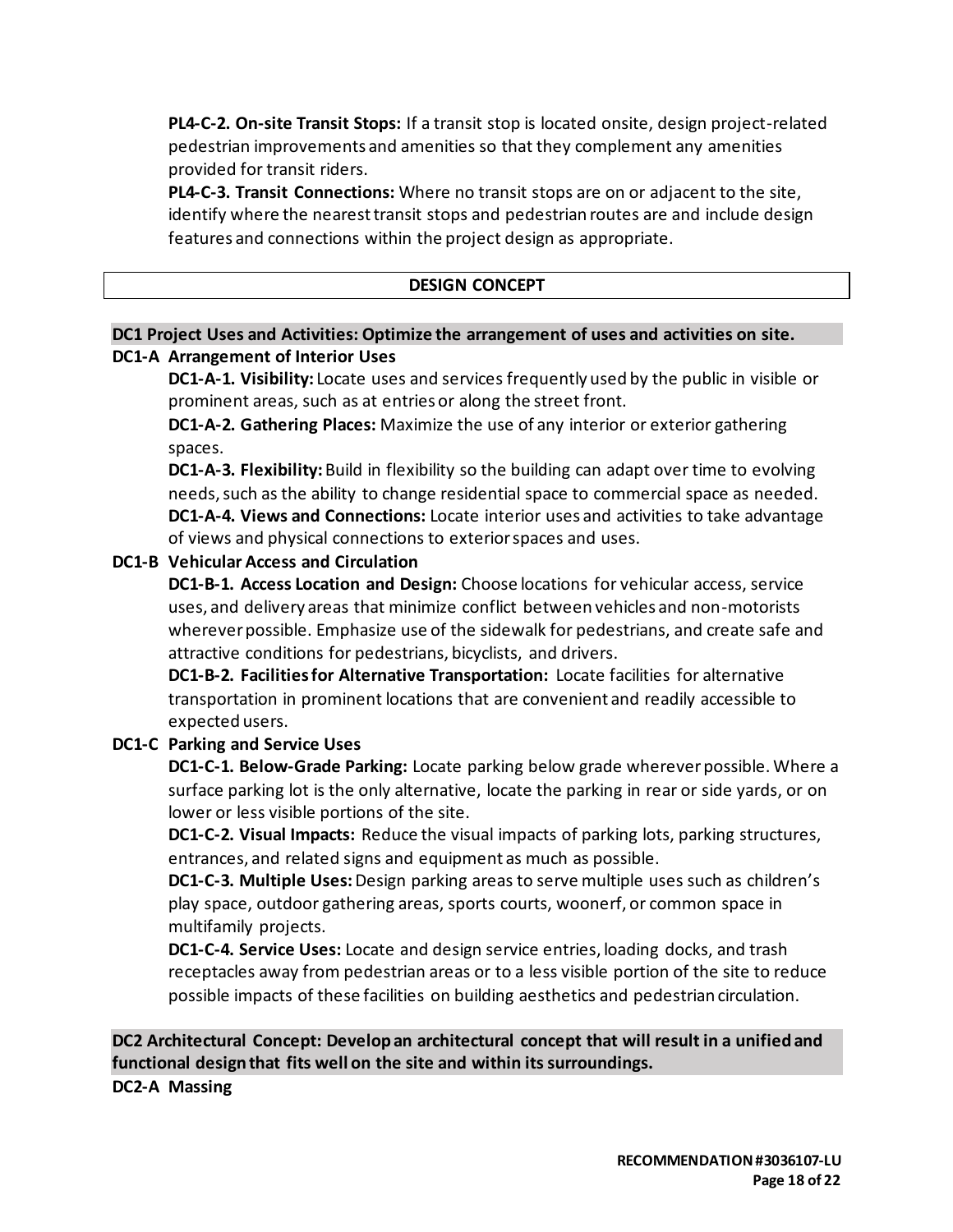**DC2-A-1. Site Characteristics and Uses:** Arrange the mass of the building taking into consideration the characteristics of the site and the proposed uses of the building and its open space.

**DC2-A-2. Reducing Perceived Mass:** Use secondary architectural elements to reduce the perceived mass of larger projects.

# **DC2-B Architectural and Facade Composition**

**DC2-B-1. Façade Composition:** Design all building facades—including alleys and visible roofs— considering the composition and architectural expression of the building as a whole. Ensure that all facades are attractive and well-proportioned.

**DC2-B-2. Blank Walls:** Avoid large blank walls along visible façades wherever possible. Where expanses of blank walls, retaining walls, or garage facades are unavoidable, include uses or design treatments at the street level that have human scale and are designed for pedestrians.

### **DC2-C Secondary Architectural Features**

**DC2-C-1. Visual Depth and Interest:** Add depth to facades where appropriate by incorporating balconies, canopies, awnings, decks, or other secondary elements into the façade design. Add detailing at the street level in order to create interest for the pedestrian and encourage active street life and window shopping (in retail areas). **DC2-C-2. Dual Purpose Elements:** Consider architectural features that can be dual purpose— adding depth, texture, and scale as well as serving other project functions. **DC2-C-3. Fit With Neighboring Buildings:** Use design elements to achieve a successful fit between a building and its neighbors.

#### **DC2-D Scale and Texture**

**DC2-D-1. Human Scale:** Incorporate architectural features, elements, and details that are of human scale into the building facades, entries, retaining walls, courtyards, and exterior spaces in a manner that is consistent with the overall architectural concept **DC2-D-2. Texture:** Design the character of the building, as expressed in the form, scale, and materials, to strive for a fine-grained scale, or "texture," particularly at the street level and other areas where pedestrians predominate.

#### **DC2-E Form and Function**

**DC2-E-1. Legibility and Flexibility:** Strive for a balance between building use legibility and flexibility. Design buildings such that their primary functions and uses can be readily determined from the exterior, making the building easy to access and understand. At the same time, design flexibility into the building so that it may remain useful over time even as specific programmatic needs evolve.

**DC3 Open Space Concept: Integrate open space design with the building design so that they complement each other.**

#### **DC3-A Building-Open Space Relationship**

**DC3-A-1. Interior/Exterior Fit:** Develop an open space concept in conjunction with the architectural concept to ensure that interior and exterior spaces relate well to each other and support the functions of the development.

**DC3-B Open Space Uses and Activities**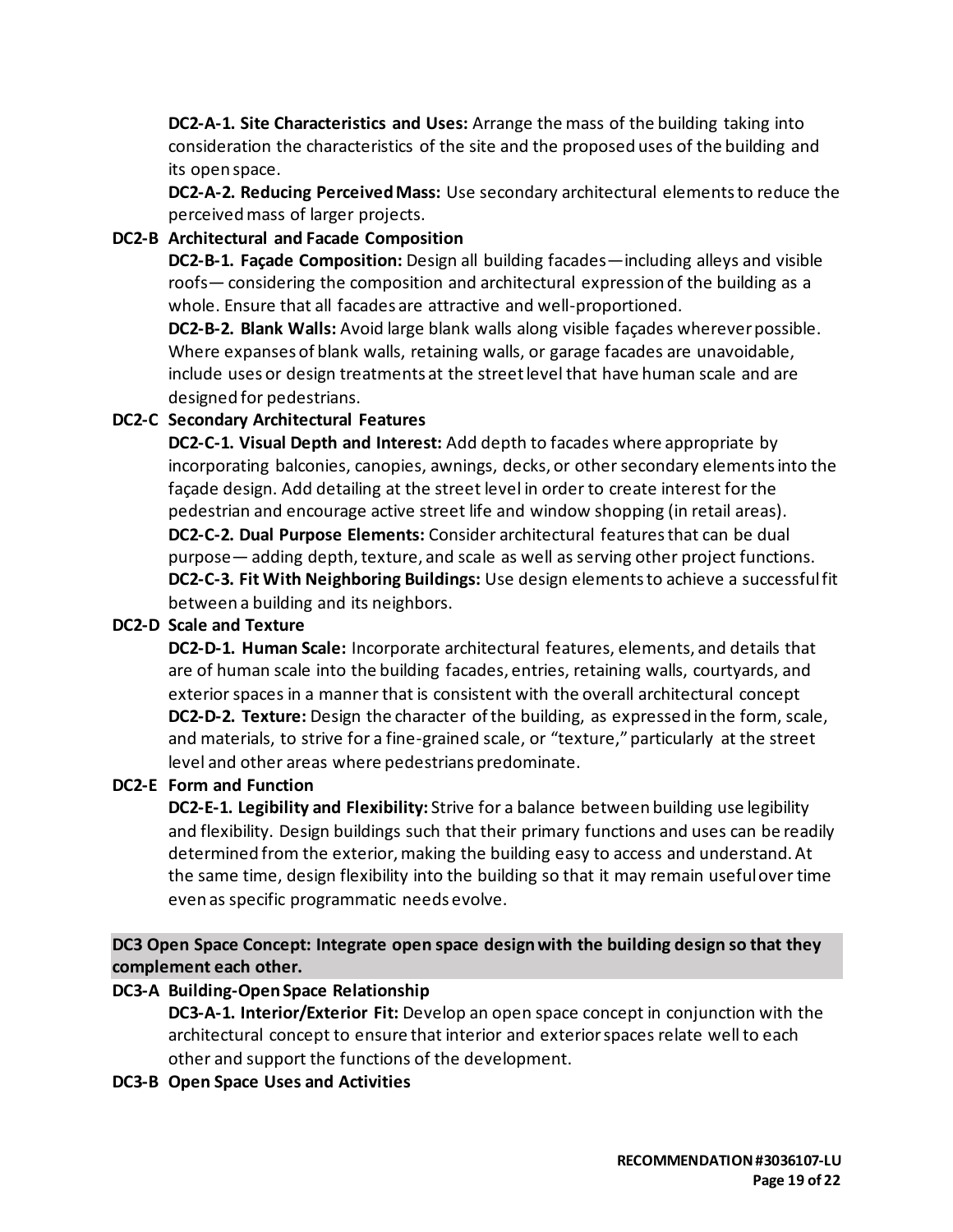**DC3-B-1. Meeting User Needs:** Plan the size, uses, activities, and features of each open space to meet the needs of expected users, ensuring each space has a purpose and function.

**DC3-B-2. Matching Uses to Conditions:** Respond to changing environmental conditions such as seasonal and daily light and weather shifts through open space design and/or programming of open space activities.

**DC3-B-3. Connections to Other Open Space:** Site and design project-related open spaces to connect with, or enhance, the uses and activities of other nearby public open space where appropriate.

**DC3-B-4. Multifamily Open Space:** Design common and private open spaces in multifamily projects for use by all residents to encourage physical activity and social interaction.

# **DC3-C Design**

**DC3-C-1. Reinforce Existing Open Space:** Where a strong open space concept exists in the neighborhood, reinforce existing character and patterns of street tree planting, buffers or treatment of topographic changes. Where no strong patterns exist, initiate a strong open space concept that other projects can build upon in the future.

**DC3-C-2. Amenities/Features:** Create attractive outdoor spaces suited to the uses envisioned for the project.

**DC3-C-3. Support Natural Areas:** Create an open space design that retains and enhances onsite natural areas and connects to natural areas that may exist off-site and may provide habitat for wildlife.

# **DC4 Exterior Elements and Finishes: Use appropriate and high quality elements and finishes for the building and its open spaces.**

# **DC4-A Exterior Elements and Finishes**

**DC4-A-1. Exterior Finish Materials:** Building exteriors should be constructed of durable and maintainable materials that are attractive even when viewed up close. Materials that have texture, pattern, or lend themselves to a high quality of detailing are encouraged.

**DC4-A-2. Climate Appropriateness:** Select durable and attractive materials that will age well in Seattle's climate, taking special care to detail corners, edges, and transitions.

# **DC4-B Signage**

**DC4-B-1. Scale and Character:** Add interest to the streetscape with exterior signs and attachments that are appropriate in scale and character to the project and its environs. **DC4-B-2. Coordination with Project Design:** Develop a signage plan within the context of architectural and open space concepts, and coordinate the details with façade design, lighting, and other project features to complement the project as a whole, in addition to the surrounding context.

# **DC4-C Lighting**

**DC4-C-1. Functions:** Use lighting both to increase site safety in all locations used by pedestrians and to highlight architectural or landscape details and features such as entries, signs, canopies, plantings, and art.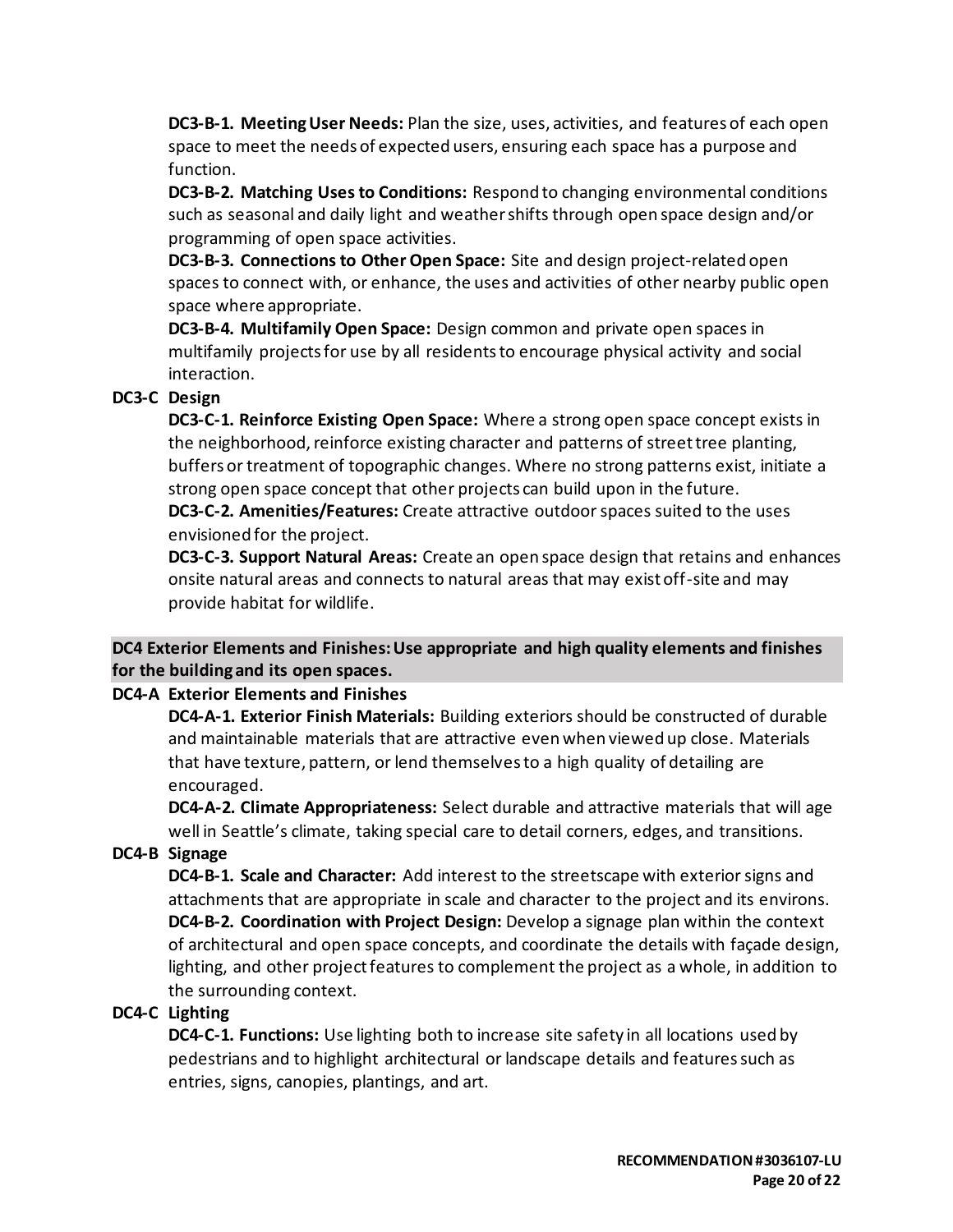**DC4-C-2. Avoiding Glare:** Design project lighting based upon the uses on and off site, taking care to provide illumination to serve building needs while avoiding off-site night glare and light pollution.

# **DC4-D Trees, Landscape, and Hardscape Materials**

**DC4-D-1. Choice of Plant Materials:** Reinforce the overall architectural and open space design concepts through the selection of landscape materials.

**DC4-D-2. Hardscape Materials:** Use exterior courtyards, plazas, and other hard surfaced areas as an opportunity to add color, texture, and/or pattern and enliven public areas through the use of distinctive and durable paving materials. Use permeable materials wherever possible.

**DC4-D-3. Long Range Planning:** Select plants that upon maturity will be of appropriate size, scale, and shape to contribute to the site as intended.

**DC4-D-4. Place Making:** Create a landscape design that helps define spaces with significant elements such as trees.

# **DC4-E Project Assembly and Lifespan**

**DC4-E-1. Deconstruction:** When possible, design the project so that it may be deconstructed at the end of its useful lifetime, with connections and assembly techniques that will allow reuse of materials.

### **RECOMMENDATIONS**

The recommendation summarized above was based on the design review packet dated Monday, February 07, 2022, and the materials shown and verbally described by the applicant at the Monday, February 07, 2022 Design Recommendation meeting. After considering the site and context, hearing public comment, reconsidering the previously identified design priorities and reviewing the materials, the five Design Review Board members recommended APPROVAL of the subject design and departures with the following conditions:

- 1. Examine options for lighter-colored materials within the courtyards and provide options for staff to review (CS1-B. Sunlight and Natural Ventilation, DC3-B. Open Space uses and Activities).
- 2. Provide additional study of potential changes to the fenestration pattern within the brick base on the southernmost massing projection along NW Market Street that will both strengthen its visual connection to the fenestration patterns of the other projections along NW Market Street and differentiate the window pattern of the base from the upper floors and provide options for staff to review (DC2-B-1. Façade Composition).
- 3. Use a vent color between the windows on upper east façade near the northeast corner of the building with a color that mimics the charcoal color used within nearby window groupings (DC2-B-1. Façade Composition, DC2-C-2. Dual Purpose Elements).